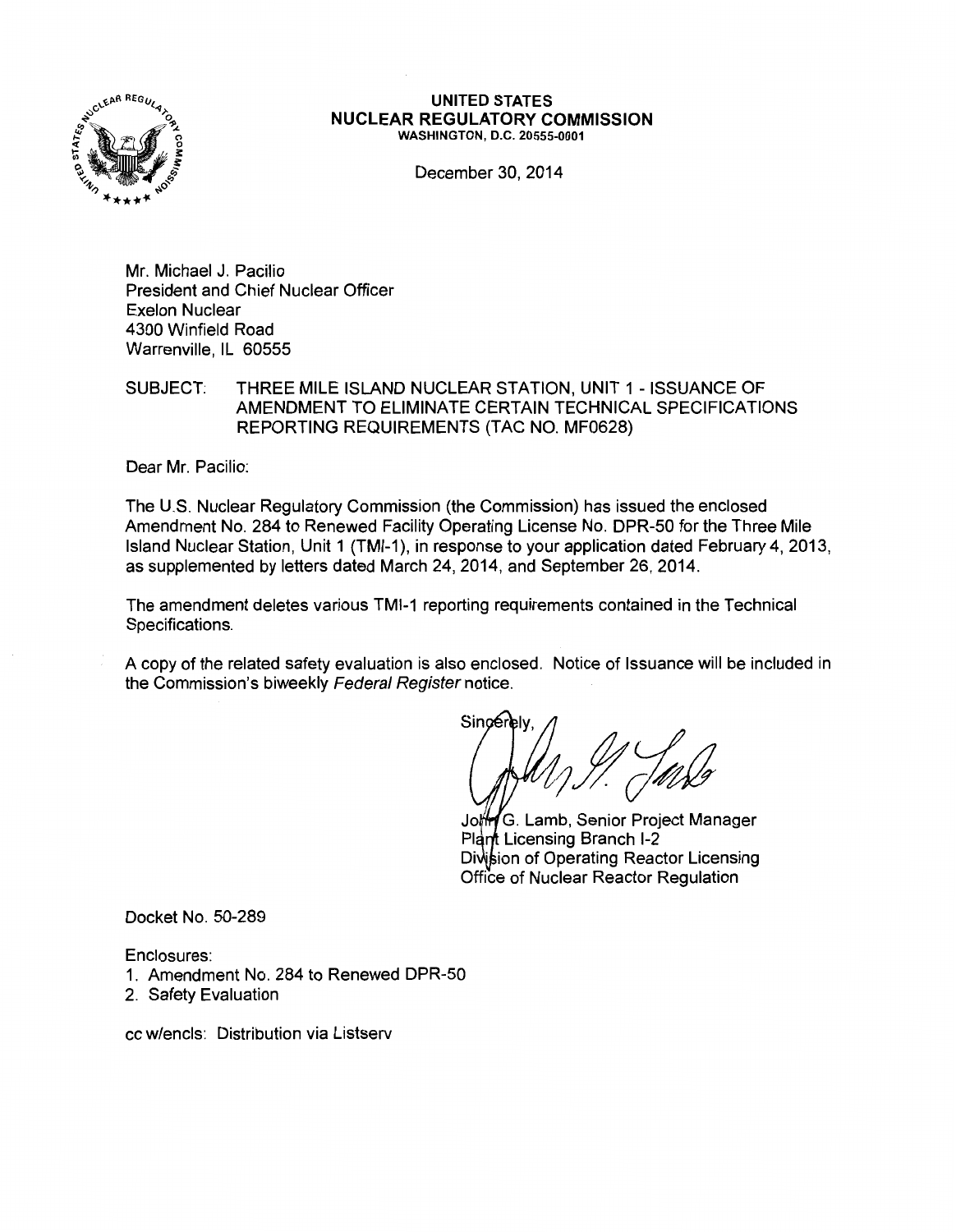

#### UNITED STATES NUCLEAR REGULATORY COMMISSION WASHINGTON, D.C. 20555-0001

# EXELON GENERATION COMPANY, LLC

# DOCKET NO. 50-289

# THREE MILE ISLAND NUCLEAR STATION. UNIT NO. 1

## AMENDMENT TO RENEWED FACILITY OPERATING LICENSE

Amendment No. 284 Renewed License No. DPR-50

- 1 The U.S. Nuclear Regulatory Commission (the Commission or NRC) has found that:
	- A. The application for amendment by Exelon Generation Company, LLC (the licensee), dated February 4, 2013, as supplemented by letters dated March 24, 2014, and September 26, 2014, complies with the standards and requirements of the Atomic Energy Act of 1954, as amended (the Act), and the Commission's rules and regulations set forth in 10 CFR Chapter I;
	- B. The facility will operate in conformity with the application, the provisions of the Act, and the rules and regulations of the Commission;
	- C. There is reasonable assurance: (i) that the activities authorized by this amendment can be conducted without endangering the health and safety of the public, and (ii) that such activities will be conducted in compliance with rules and regulations of the Commission;
	- D. The issuance of this amendment will not be inimical to the common defense and security or to the health and safety of the public; and
	- E. The issuance of this amendment is in accordance with 10 CFR Part 51 of the Commission's regulations and all applicable requirements have been satisfied.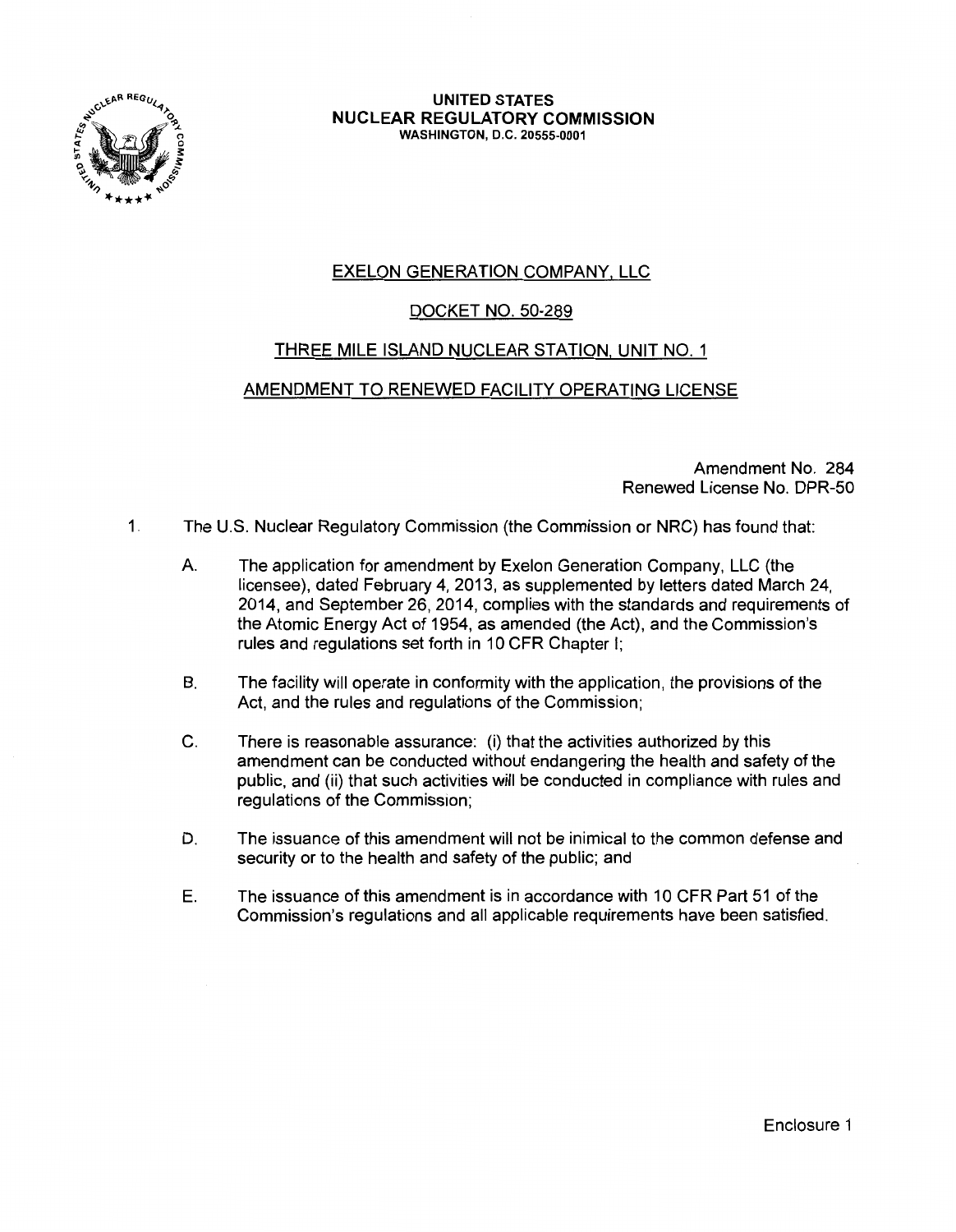- 2. Accordingly, the license is amended by changes to the Technical Specifications as indicated in the attachment to this license amendment, and paragraph 2.c.(2) of Renewed Facility Operating License No. DPR-50 is hereby amended to read as follows:
	- (2) Technical Specifications

The Technical Specifications contained in Appendix A, as revised through Amendment No. 294, are hereby incorporated in the license. The Exelon Generation Company shall operate the facility in accordance with the Technical Specifications.

3. This license amendment is effective as of its date of issuance and shall be implemented within 60 days from the date of issuance. In addition, the licensee shall include the revised information in the next Updated Safety Analysis Report update submitted to the NRC in accordance with 10 CFR 50.71(e), as described in the licensee's application dated February 4, 2013, as supplemented by letters dated March 24, 2014, and September 26, 2014, and evaluated in the NRC staff's safety evaluation enclosed with this amendment.

## FOR THE NUCLEAR REGULATORY COMMISSION

 $\Delta$ ·~~~\_\_\_\_\_/

Meena K. Khanna, Chief Plant Licensing Branch 1-2 Division of Operating Reactor Licensing Office of Nuclear Reactor Regulation

Attachment:

Changes to the Technical Specifications and Renewed Facility Operating License

Date of Issuance: December 30, 2014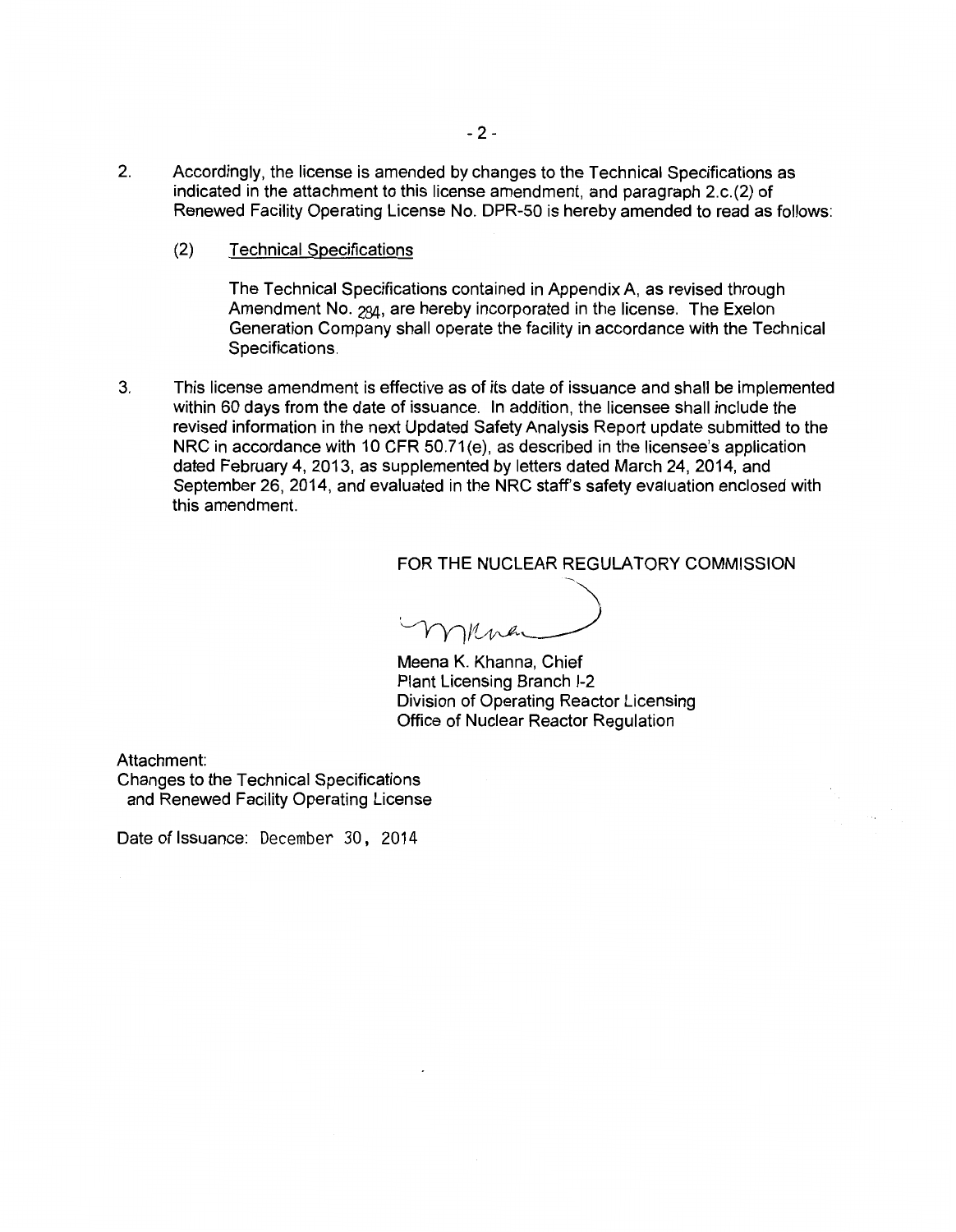# ATTACHMENT TO LICENSE AMENDMENT NO. 284

## RENEWED FACILITY OPERATING LICENSE NO. DPR-50

## DOCKET NO. 50-289

Replace the following page of the Renewed Facility Operating License with the attached revised page. The revised page is identified by amendment number and contains marginal lines indicating the areas of change.

| <u>Remove</u> | <u>Insert</u> |  |  |
|---------------|---------------|--|--|
| Page 4        | Page 4        |  |  |

Replace the following pages of the Appendix A, Technical Specifications, with the attached revised pages. The revised pages are identified by amendment number and contain marginal lines indicating the areas of change.

| Remove   | Insert   |  |  |
|----------|----------|--|--|
| ν        | v        |  |  |
| $3 - 46$ | $3 - 46$ |  |  |
| $6 - 12$ | $6 - 12$ |  |  |
| $6 - 13$ | $6 - 13$ |  |  |
| 6-25     | 6-25     |  |  |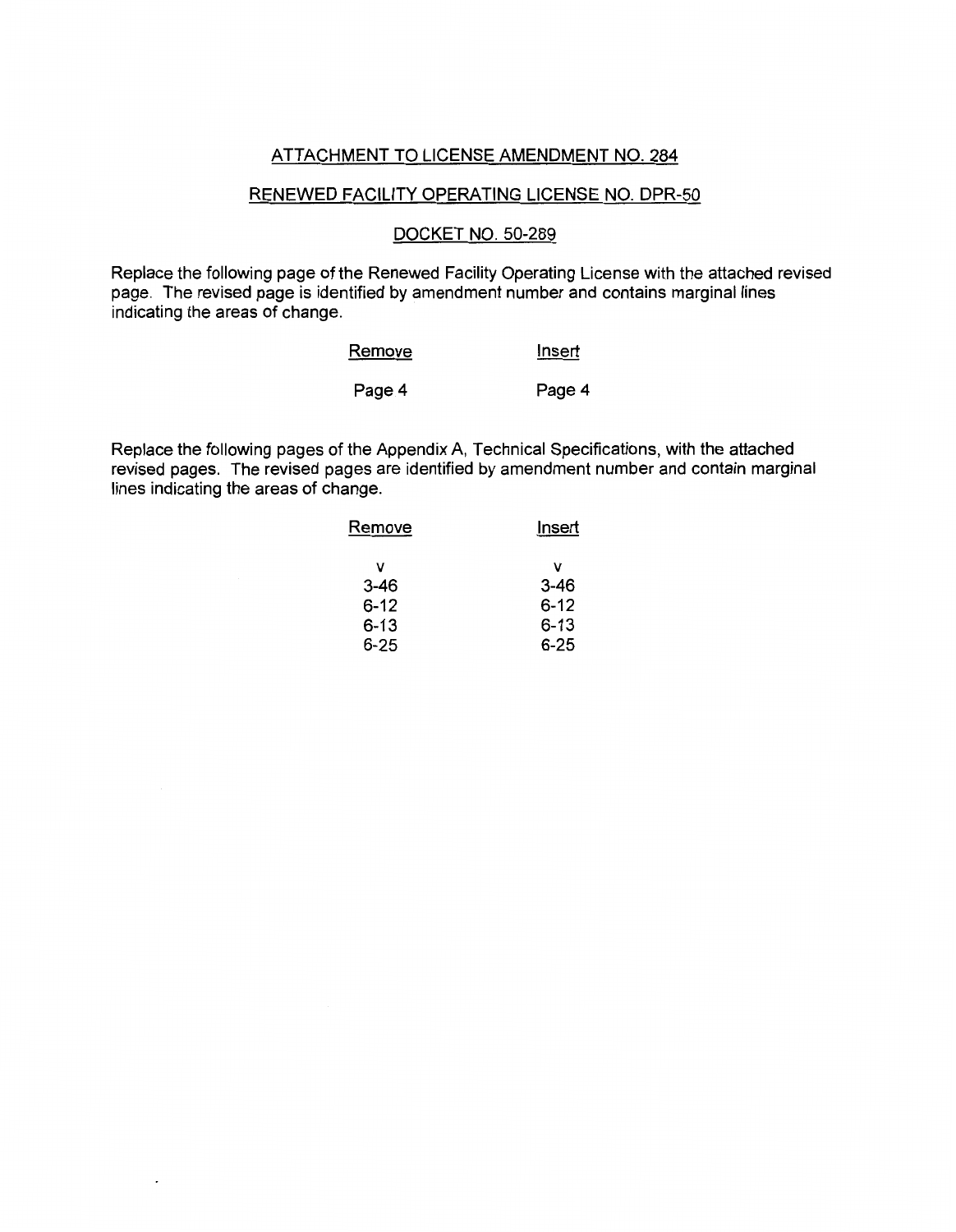## (2) Technical Specifications

The Technical Specifications contained in Appendix A, as revised through Amendment No. 284nre hereby incorporated in the license. The Exelon Generation Company shall operate the facility in accordance with the Technical Specifications.

# (3) Physical Protection

Exelon Generation Company shall fully implement and maintain in effect all provisions of the Commission-approved physical security, training and qualification, and safeguards contingency plans including amendments made pursuant to provisions of the Miscellaneous Amendments and Search Requirements revisions to 10 CFR 73.55 (51 FR 27817 and 27822), and the authority of 10 CFR 50.90 and 10 CFR 50.54(p). The combined set of plans<sup>1</sup>, submitted by letter dated May 17, 2006, is entitled: "Three Mile Island Nuclear Station Security Plan, Training and Qualification Plan, and Safeguards Contingency Plan, Revision 3." The set contains Safeguards Information protected under 10 CFR 73.21.

Exelon Generation Company shall fully implement and maintain in effect all provisions of the Commission-approved cyber security plan (CSP), including changes made pursuant to the authority of 10 CFR 50.90 and 10 CFR 50.54(p). The Exelon Generation Company CSP was approved by License Amendment No. 275.

## (4) Fire Protection

Exelon Generation Company shall implement and maintain in effect all provisions of the Fire Protection Program as described in the Updated FSAR for TMI-1.

Changes may be made to the Fire Protection Program without prior approval by the Commission only if those changes would not adversely affect the ability to achieve and maintain safe shutdown in the event of a fire. Temporary changes to specific fire protection features which may be necessary to accomplish maintenance or modifications are acceptable provided that interim compensate measures are implemented.

- (5) The licensee shall implement a secondary water chemistry monitoring program to inhibit steam generator tube degradation. This program shall include:
	- a. Identification of a sampling schedule for the critical parameters and control points for these parameters;
	- b. Identification of the procedures used to measure the values of the critical parameters;
	- c. Identification of process sampling points;
	- d. Procedure for the recording and management of data;

<sup>&</sup>lt;sup>1</sup> The Training and Qualification Plan and Safeguards Contingency Plan are Appendices to the Security Plan.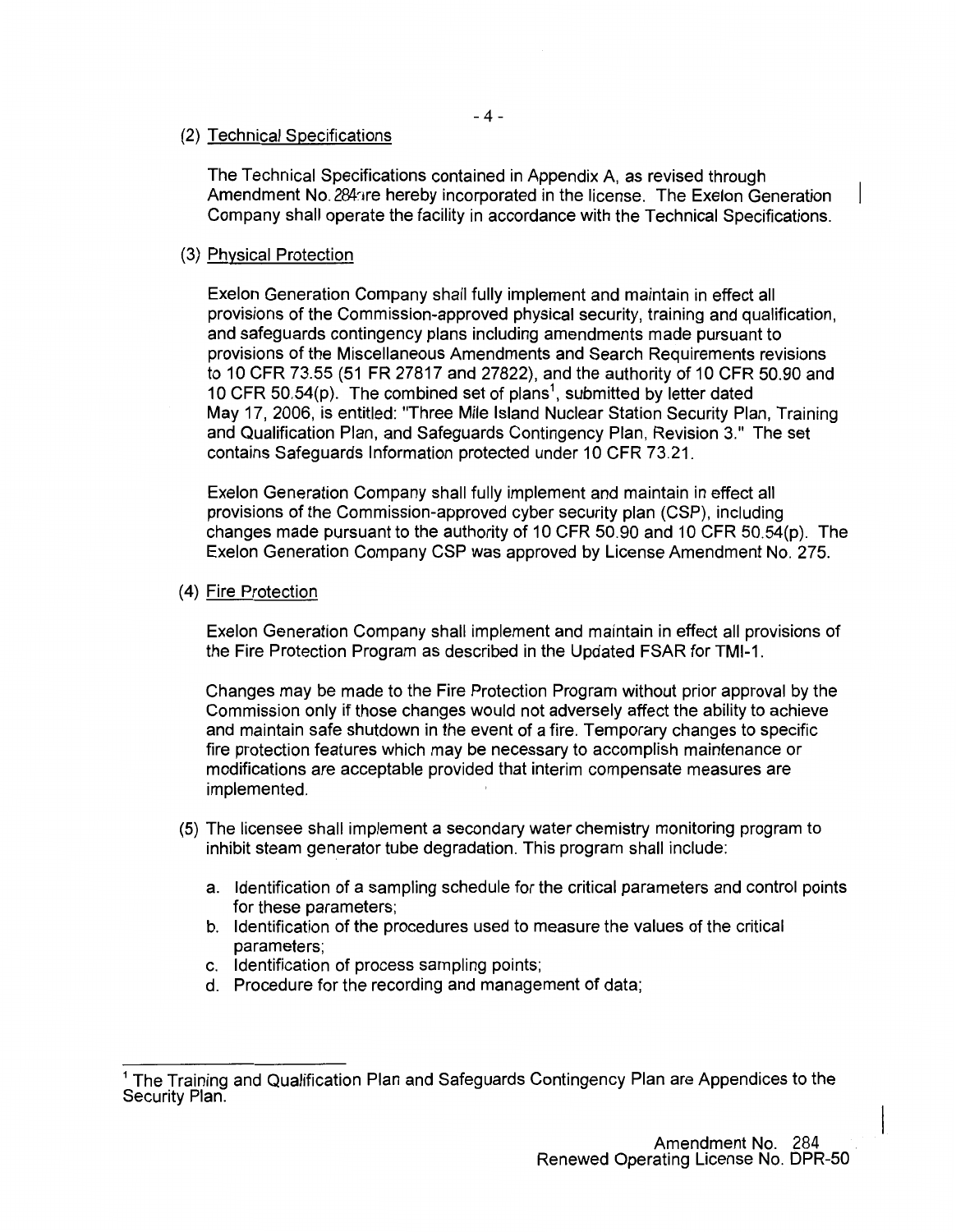## TABLE OF CONTENTS

| Section |                                                    | Page     |
|---------|----------------------------------------------------|----------|
| 5       | <b>DESIGN FEATURES</b>                             | $5 - 1$  |
| 5.1     | <b>SITE</b>                                        | $5-1$    |
| 5.2     | <b>CONTAINMENT</b>                                 | $5 - 2$  |
| 5.2.1   | <b>Reactor Building</b>                            | $5 - 2$  |
| 5.2.2   | Reactor Building Isolation System                  | $5-3$    |
| 5.3     | <b>REACTOR</b>                                     | $5 - 4$  |
| 5.3.1   | <b>Reactor Core</b>                                | $5-4$    |
| 5.3.2   | <b>Reactor Coolant System</b>                      | $5-4$    |
| 5.4     | <b>NEW AND SPENT FUEL STORAGE FACILITIES</b>       | $5-6$    |
| 5.4.1   | New Fuel Storage                                   | $5-6$    |
| 5.4.2   | <b>Spent Fuel Storage</b>                          | $5-6$    |
| 5.5     | AIR INTAKE TUNNEL FIRE PROTECTION SYSTEMS          | $5 - 8$  |
| 6       | <b>ADMINISTRATIVE CONTROLS</b>                     | $6 - 1$  |
| 6.1     | <b>RESPONSIBILITY</b>                              | $6 - 1$  |
| 6.2     | <b>ORGANIZATION</b>                                | $6 - 1$  |
| 6.2.1   | Corporate                                          | $6 - 1$  |
| 6.2.2   | <b>Unit Staff</b>                                  | $6-1$    |
| 6.3     | UNIT STAFF QUALIFICATIONS                          | $6 - 3$  |
| 6.4     | <b>TRAINING</b>                                    | $6-3$    |
| 6.5     | Deleted                                            | $6 - 3$  |
| 6.5.1   | Deleted                                            | $6-4$    |
| 6.5.2   | Deleted                                            | $6 - 5$  |
| 6.5.3   | Deleted                                            | $6 - 7$  |
| 6.5.4   | Deleted                                            | $6 - 8$  |
| 6.6     | REPORTABLE EVENT ACTION                            | $6 - 10$ |
| 6.7     | SAFETY LIMIT VIOLATION                             | $6 - 10$ |
| 6.8     | <b>PROCEDURES AND PROGRAMS</b>                     | $6 - 11$ |
| 6.9     | <b>REPORTING REQUIREMENTS</b>                      | $6 - 12$ |
| 6.9.1   | <b>Routine Reports</b>                             | $6-12$   |
| 6.9.2   | Deleted                                            | $6 - 14$ |
| 6.9.3   | Annual Radiological Environmental Operating Report | $6 - 17$ |
| 6.9.4   | Annual Radioactive Effluent Release Report         | $6 - 18$ |
| 6.9.5   | <b>Core Operating Limits Report</b>                | $6 - 19$ |
| 6.9.6   | Steam Generator Tube Inspection Report             | $6 - 19$ |
| 6.10    | <b>RECORD RETENTION</b>                            | $6 - 20$ |
| 6.11    | RADIATION PROTECTION PROGRAM                       | $6 - 22$ |
| 6.12    | <b>HIGH RADIATION AREA</b>                         | $6 - 22$ |
| 6.13    | PROCESS CONTROL PROGRAM                            | $6 - 23$ |
| 6.14    | OFFSITE DOSE CALCULATION MANUAL (ODCM)             | $6 - 24$ |
| 6.15    | Deleted                                            | $6 - 24$ |
| 6.16    | Deleted                                            | $6 - 24$ |
| 6.17    | Deleted                                            | $6 - 25$ |
| 6.18    | TECHNICAL SPECIFICATION (TS) BASES CONTROL PROGRAM | $6 - 25$ |
| 6.19    | STEAM GENERATOR (SG) PROGRAM                       | $6 - 26$ |
| 6.20    | CONTROL ROOM ENVELOPE HABITABILITY PROGRAM         | $6 - 29$ |
| 6.21    | SURVEILLANCE FREQUENCY CONTROL PROGRAM             | $6 - 30$ |

Amendment No. 44, 47, 72, 77, 429, 450, 473, 242, 252, 253, 256, 264, 264, 269, 274, 278, 284

 $\overline{\phantom{a}}$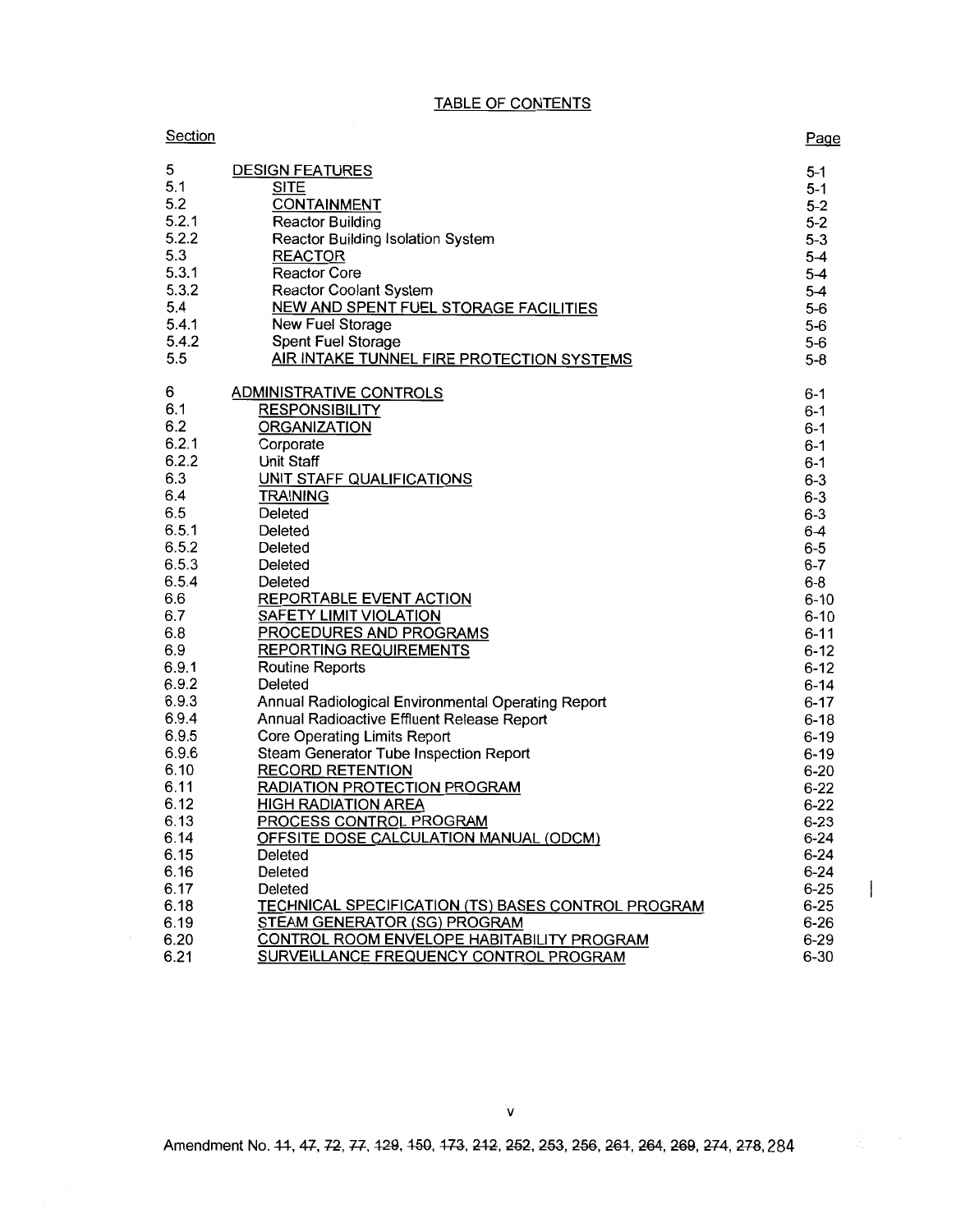## 3.9 DELETED

## 3.10 MISCELLANEOUS RADIOACTIVE MATERIALS SOURCES

### Applicability

Applies to byproduct, source, and special nuclear radioactive material sources.

### **Objective**

To assure that leakage from byproduct, source, and special nuclear radioactive material sources does not exceed allowable limits.

### Specification

- 3.1 0.1 The source leakage test performed pursuant to Specification 4.13 shall be capable of detecting the presence of  $0.005 \mu$ Ci of radioactive material on the test sample. If the test reveals the presence of 0.005 µCi or more of removable contamination, it shall immediately be withdrawn from use, decontaminated, and repaired, or be disposed of in accordance with Commission regulations. Sealed sources are exempt from such leak tests when the source contains 100 µCi or less of beta and/or gamma emitting material or 5 µCi or less of alpha emitting material.
- 3.1 0.2 A complete inventory of licensed radioactive materials in possession shall be maintained current at all times.

#### **Bases**

The limitations on removable contamination for sources requiring leak testing, including alpha emitters, are based on 10 CFR 70.39(c) limits for plutonium. This limitation will ensure that leakage from byproduct, source, and special nuclear material sources will not exceed allowable intake values.

> 3-46 (Pages 3-47 to 3-54 deleted)

Amendment No. 64, 129, 284 (3-31-81)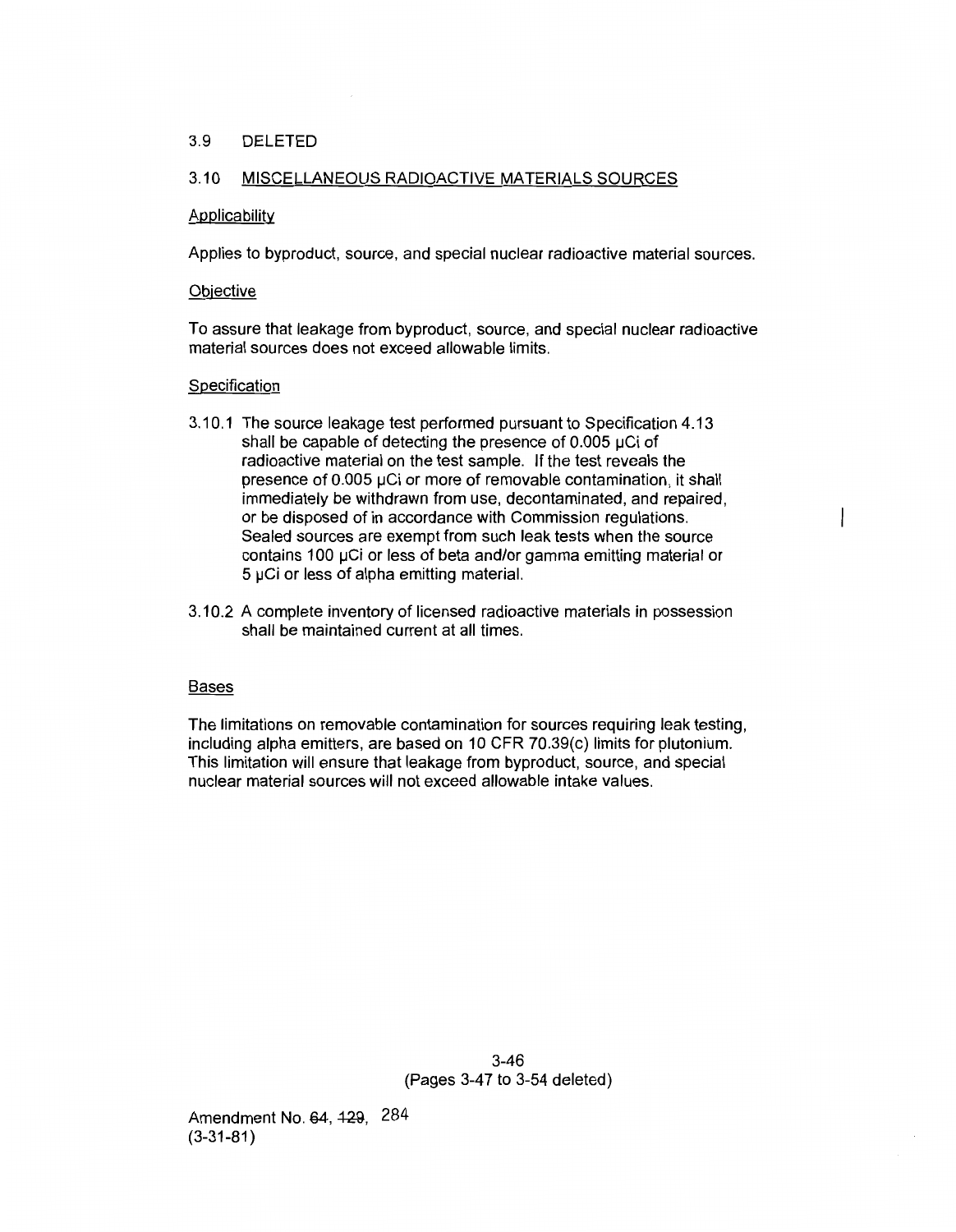### 6.9 REPORTING REQUIREMENTS

In addition to the applicable reporting requirements of Title 10, Code of Federal Regulations, the following identified reports shall be submitted to the Administrator of the NRC Region 1 Office unless otherwise noted.

### 6.9.1 Routine Reports

- A. DELETED
- B. Annual Reports. Annual reports covering the activities of the unit as described below during the previous calendar year shall be submitted prior to March 1 of each year. (A single submittal maybe made for the station. The submittal should combine those sections that are common to both units at the station.)
	- 1. DELETED
	- 2. The following information on aircraft movements at the Harrisburg International Airport:
		- a. The total number of aircraft's movements (takeoffs and landings) at the Harrisburg International Airport for the previous twelve-month period.
		- b. The total number of movements of aircraft larger than 200,000 pounds at the Harrisburg International Airport for the previous twelve-month period, broken down into scheduled and non-scheduled (including military) takeoffs and landings, based on a current estimate provided by the airport manager or his designee.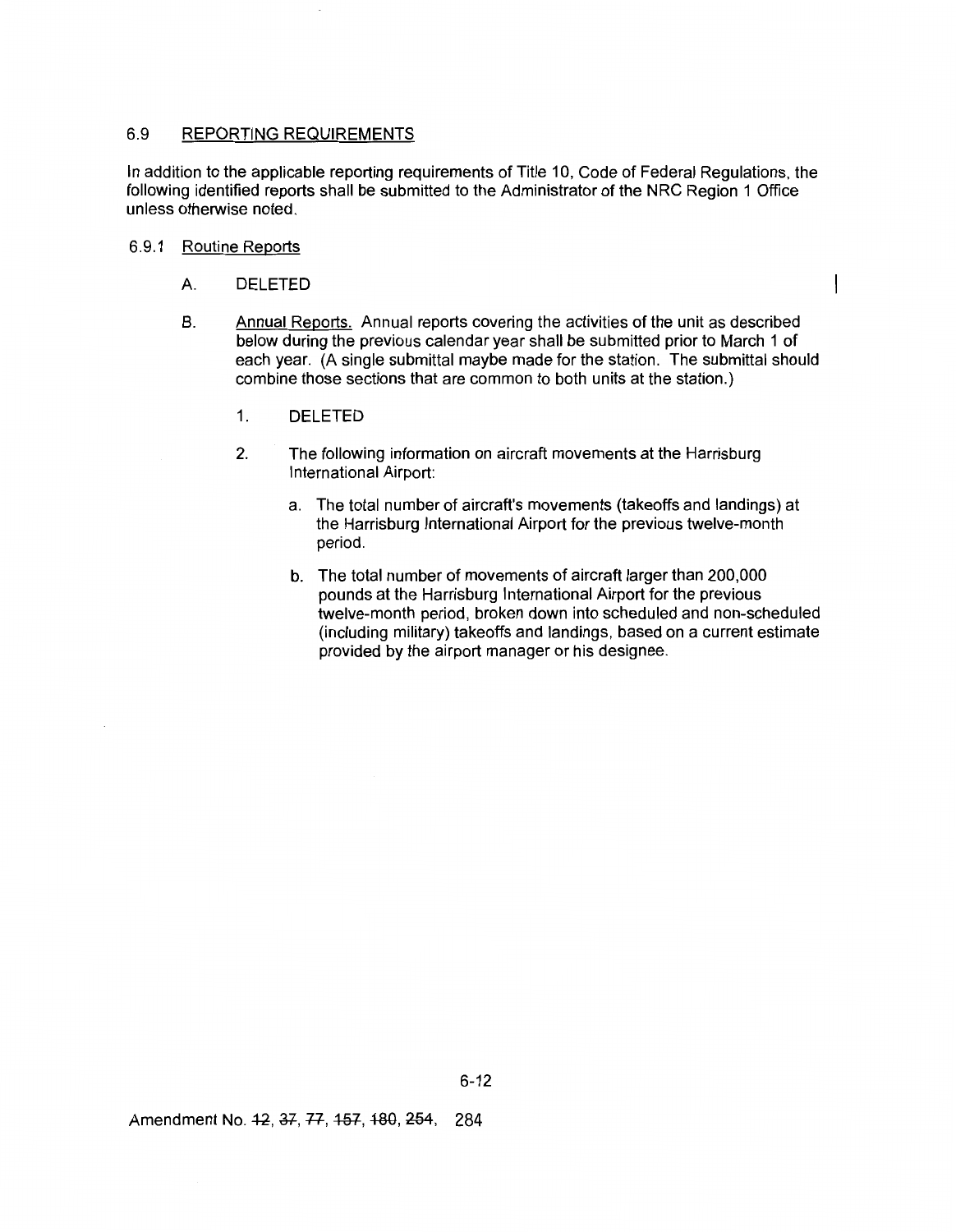- 3. DELETED  $\mathsf{I}$ 4. DELETED  $\overline{\phantom{a}}$  $\mathcal{A}^{\mathcal{A}}$
- 5. DELETED

 $\overline{\phantom{a}}$ 

- C. DELETED
- 6.9.2 DELETED

 $\ddot{\phantom{1}}$ 

6-13

(Pages 6-14, 6-15, and 6-16 deleted)

Amendment No. 44, 37, 72, 77, 82, 417, 129, 254, 284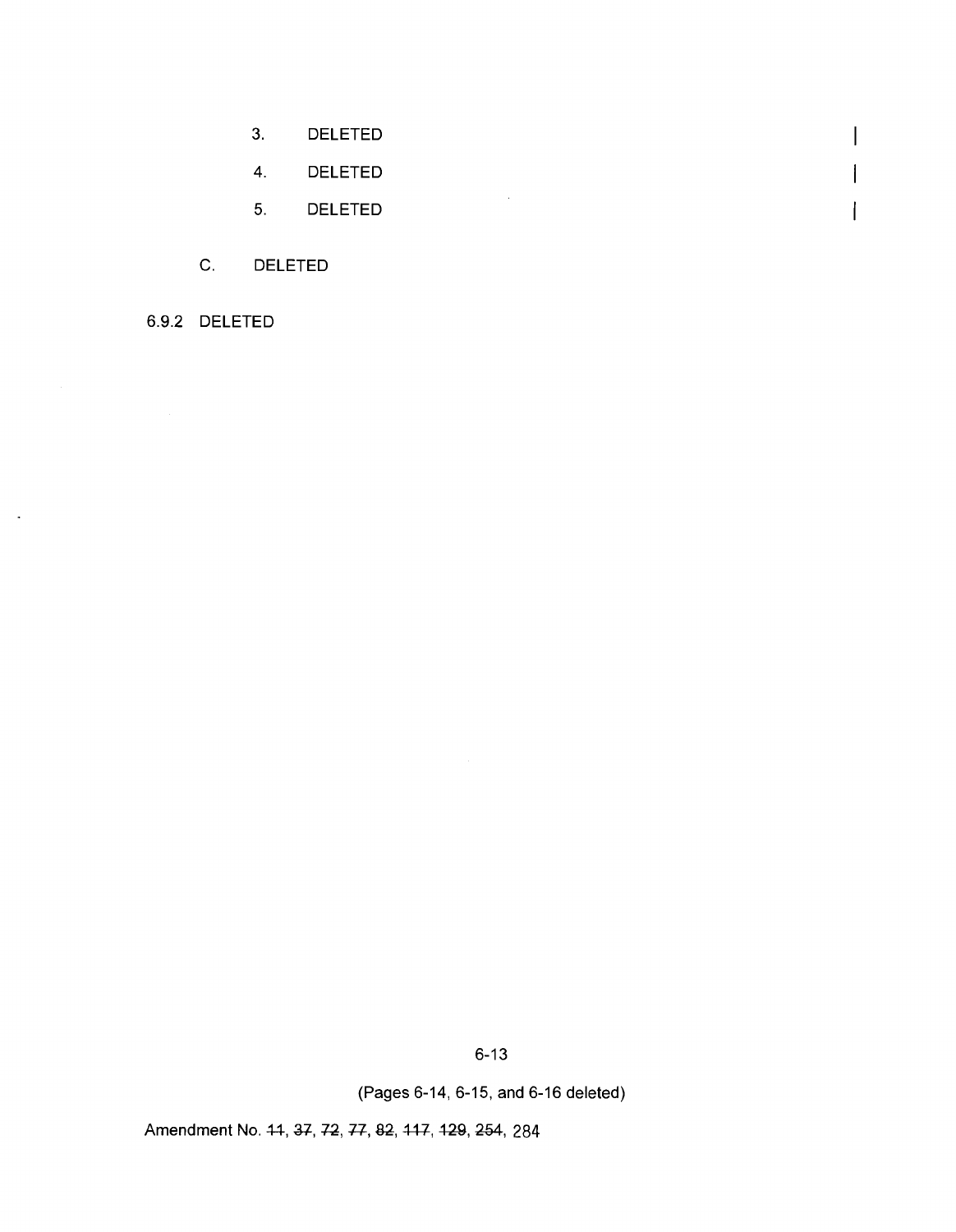## 6.17 DELETED

## 6.18 TECHNICAL SPECIFICATIONS (TS) BASES CONTROL PROGRAM

This program provides a means for processing changes to the Bases of these Technical Specifications.

a. Changes to the Bases of the TS shall be made under appropriate administrative controls and reviews.

Amendment No. 72, 77, 102, 173, 207, 218, 256, 269, 284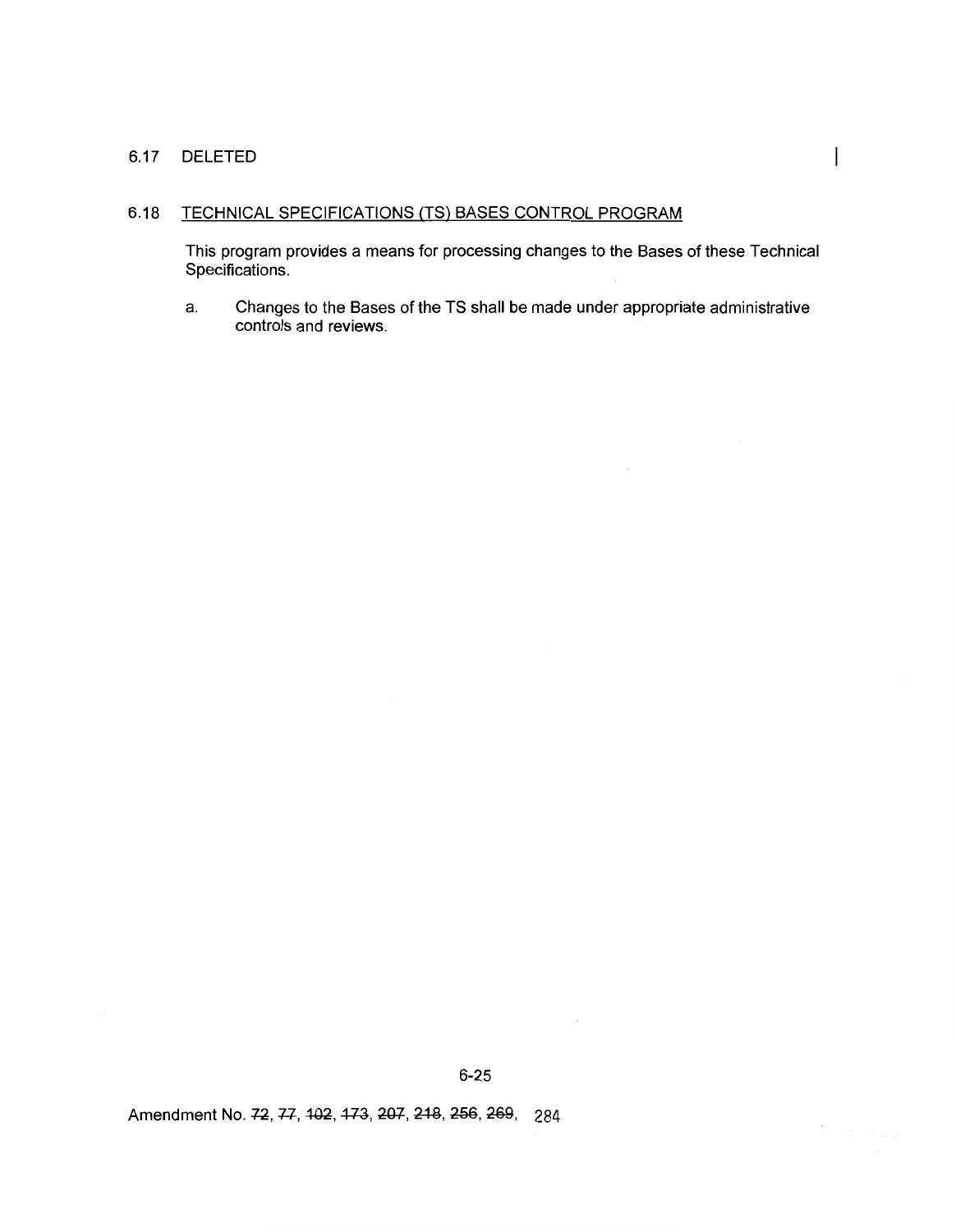

# SAFETY EVALUATION BY THE OFFICE OF NUCLEAR REACTOR REGULATION

# RELATED TO AMENDMENT NO. 284

# TO RENEWED FACILITY OPERATING LICENSE NO. DPR-50

# TO DELETE CERTAIN TECHNICAL SPECIFICATION REPORTING REQUIREMENTS

# EXELON GENERATION COMPANY. LLC

# THREE MILE ISLAND NUCLEAR STATION, UNIT 1

# DOCKET NO. 50-289

# 1.0 INTRODUCTION

By application dated February 4, 2013 (Agencywide Documents Access and Management System (ADAMS) Accession No. ML 13037A051), as supplemented by letters dated March 24, 2014, and September 26, 2014 (ADAMS Accession Nos. ML 14084A270 and ML 14269A351, respectively), Exelon Generation Company, LLC (Exelon, or the licensee) requested changes to the Technical Specifications (TSs) for Three Mile Island Nuclear Station, Unit 1 (TMI-1 ). Specifically, the licensee requested to delete certain TS reporting requirements.

The proposed amendment would delete the TMI-1 reporting requirements contained in the Administrative Controls Section of TS, specifically Section 6.9.1.A, Sections 6.9.1.B.3 through 6.9.1.B.5, and Section 6.17. Additionally, TS Section 3.1 0.1 would be revised to remove a special report requirement. The proposed amendment would delete the TMI-1 Sealed Source Contamination Special Report and the Startup Report, as well as the plant-specific annual reports regarding periodic Leak Reduction Program tests, Pressurizer Power Operated Relief Valve (PORV) and Pressurizer (PZR) safety valve challenges, specific activity analysis in which the primary coolant exceeds the limits of TS 3.1.4.1, and major changes to radioactive waste treatment systems. The licensee states that the proposed changes do not alter or change any existing reporting obligations required by Title 10 of the Code of Federal Regulations (10 CFR) and maintain consistency with applicable regulatory requirements.

The supplements dated March 24, 2014, and September 26, 2014, provided additional information that clarified the application, did not expand the scope of the application as originally noticed, and did not change the U.S. Nuclear Regulatory Commission (NRC) staff's original proposed no significant hazards consideration determination as published in the Federal Register on March 19, 2013 (78 FR 16882).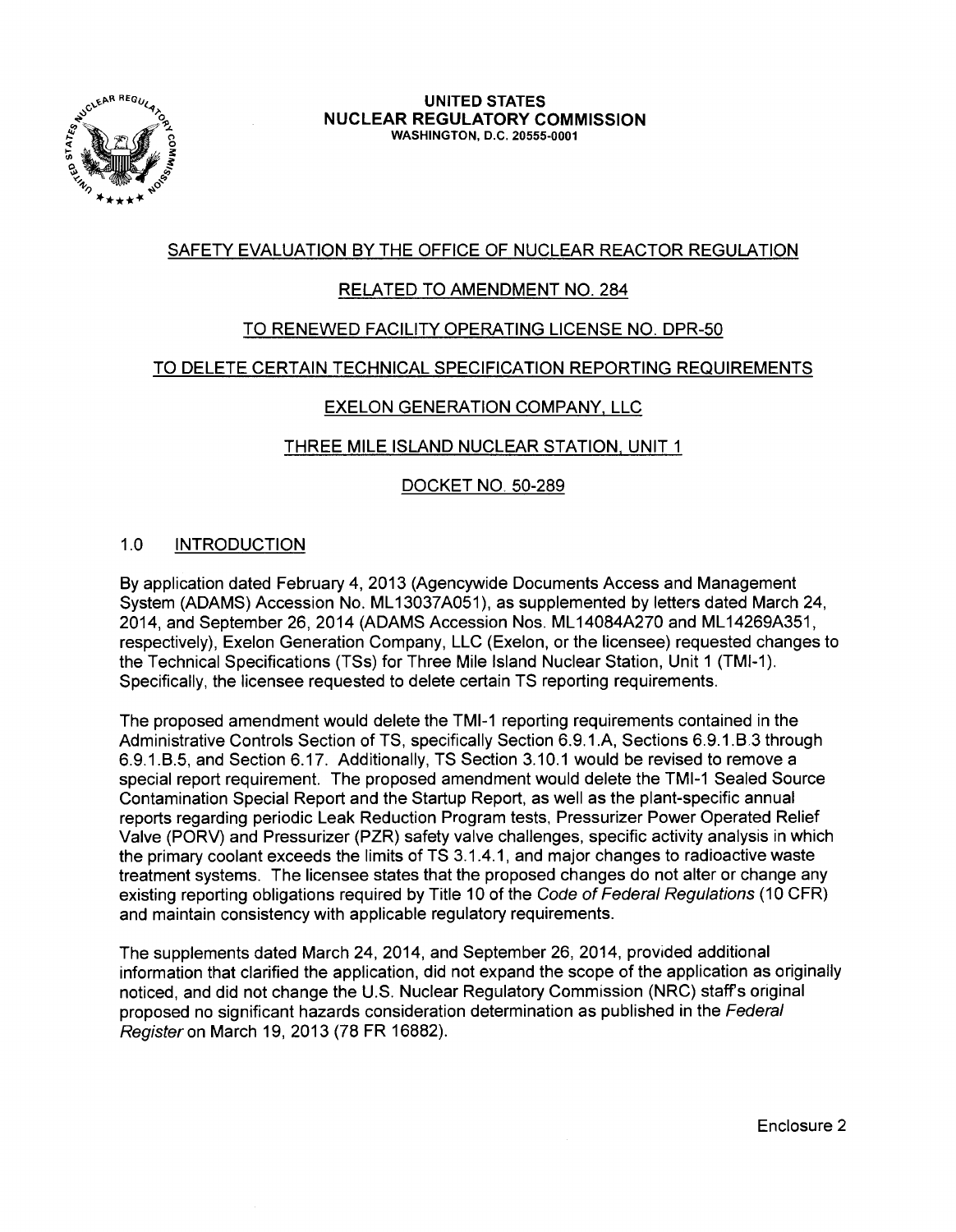# 2.0 BACKGROUND

In October of 1973, Regulatory Guide (RG) 1.16, Revision 1, "Reporting of Operating Information" (ADAMS Accession No. ML13226A218), was published by the NRC to provide an acceptable basis for meeting the reporting requirements of the facility operating license. In particular, this RG provided a description of each of the periodic reports, including annual reports and the Startup Report that licensees are required to submit to demonstrate compliance with the TS reporting requirements. Subsequently, in August 2009, via the Federal Register (74 FR 40244, August 11, 2009), the NRC withdrew RG 1.16 because it was no longer needed on the basis that TS reporting requirements are contained in 10 CFR 50, as well as other parts of 10 CFR Chapter 1. In addition, quidance on the content and frequency of required reports are contained in Chapter 5, "Administrative Controls," of the Improved Standard Technical Specifications (ISTS) provided in NUREG -1430, Volume 1, "Standard Technical Specifications, Babcock and Wilcox Plants." Even though TMI-1 is not formally committed to RG 1.16, the intent of the licensee's proposed License Amendment Request (LAR) is to be consistent with the NRC's regulatory requirements as prescribed in 10 CFR Part 50 and as indicated in the Federal Register Notice which withdrew RG 1.16.

In May of 1997, Generic Letter (GL) 97-02, "Revised Contents of the Monthly Operating Report," (ADAMS Accession No. ML03111 0047) provided the results of the NRC's assessment of its information gathering needs, which identified duplicative reporting, and determined that some reports could be reduced in scope or eliminated. Although GL 97-02 was specific to the Monthly Operating Report, the licensee's proposed LAR seeks to eliminate, in a similar fashion, redundant reports that are no longer considered warranted.

# 3.0 REGULATORY EVALUATION

Section 182a of the Atomic Energy Act of 1954, as amended (the Act), requires applicants for nuclear power plant operating licenses to state TS to be included as part of the license. The Commission's regulatory requirements related to the content of TS are set forth in 10 CFR 50.36, "Technical specifications." The regulation requires that TS include items in five specific categories, including: {1) safety limits, limiting safety system settings, and limiting control settings; (2) limiting conditions for operation (LCOs); (3) surveillance requirements; (4) design features; and (5) administrative controls. Section 50.36{c)(3), "Surveillance requirements," are requirements related to test, calibration, or inspection to ensure that the necessary quality of systems and components is maintained, that facility operation will be within the safety limits and that the LCO will be met. Section 50.36{c)(5), "Administrative controls," are the provisions relating to organization and management, procedures, recordkeeping, review and audit, and reporting necessary to ensure safe operation of the facility.

The specific content of the administrative controls section of the TS is, therefore, related to those programs and reports that the Commission deems essential for the safe operation of the facility, which are not adequately covered by regulations or other regulatory requirements. Accordingly, the NRC staff may determine that specific requirements, such as those associated with this change, may be removed from the administrative controls in the TS if they are not explicitly required by 10 CFR 50.36(c)(5) and are not otherwise necessary to obviate the possibility of an abnormal situation or event giving rise to an immediate threat to the public health and safety.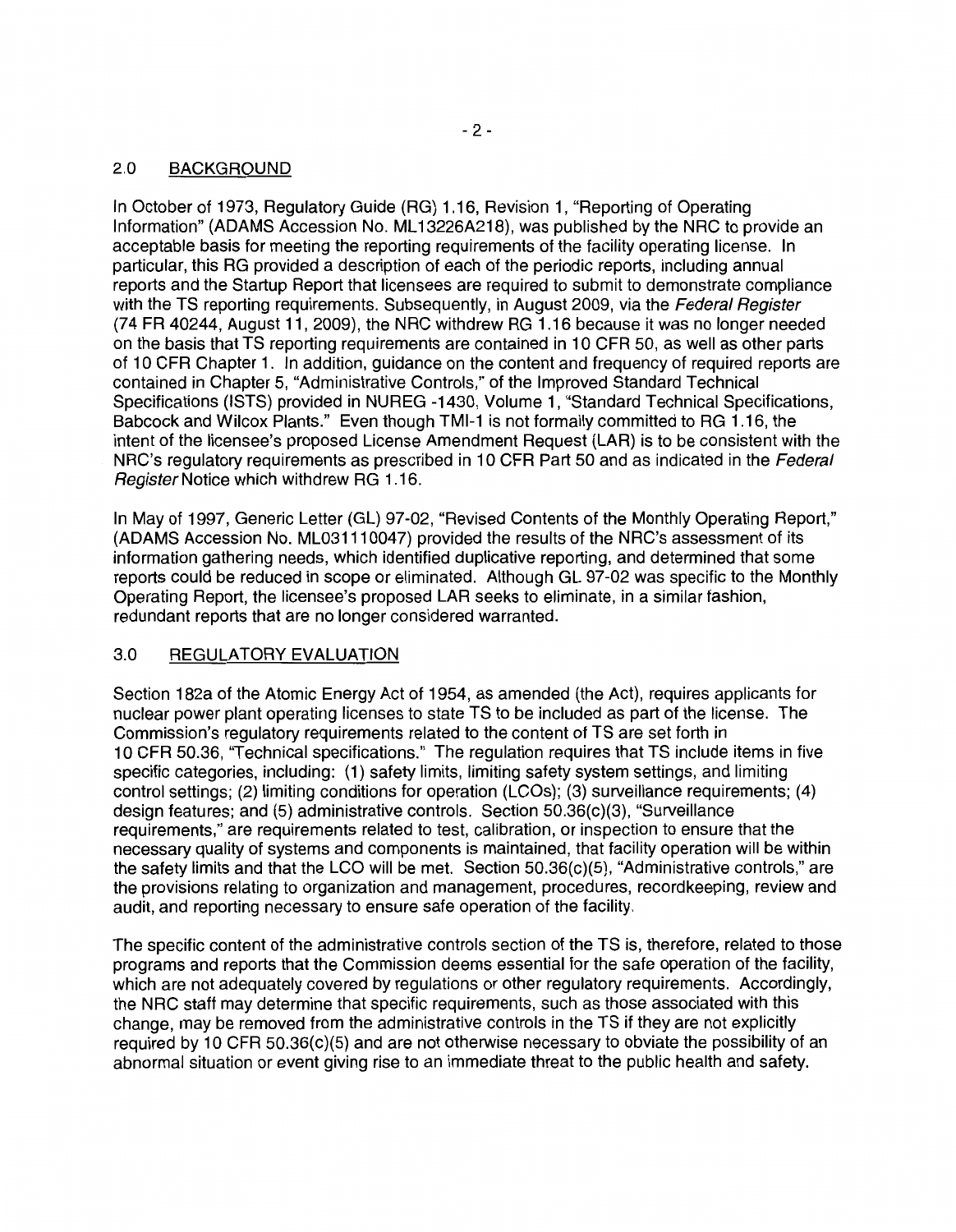## 4.0 TECHNICAL EVALUATION

The amendment proposes deletion of the reporting requirements for the following specific plant activities:

- TS 3.10 Miscellaneous Radioactive Materials Sources
- TS 6.9.1.A Startup Report
- TS 6.9.1.8.3 Periodic Leak Reduction Program tests
- TS 6.9.1.8.4 PORV and PZR Safety Valve Challenges
- TS 6.9.1.8.5 Specific activity analysis in which the primary coolant exceeded limits of TS 3.1 .4.1
- TS 6.17 Major changes to radioactive waste treatment systems

## 4.1 General Discussion

As stated above, the licensee proposes to delete certain reporting requirements from its TSs. Applying the Commission's Final Policy Statement criterion to identify design conditions and associated surveillances to be retained in standard technical specifications (STS) as LCOs resulted in the improved STS (NUREGs 1430-1434). Licensees may, over time, voluntarily make changes to take advantage of the evolution in policy and guidance as to the required content and preferred format of TSs.

TMI-1 TSs are not updated to the latest version of the STS. The NRC encourages licensees to use the improved STS as the basis for complete revisions to their TSs; however, Commission policy also allows for selective incorporation of improved STS requirements.

In general, licensees cannot justify TS changes solely on the basis of adopting the model STS. Changes that result in relaxation (less restrictive conditions, as described below) of TS requirements require detailed justification. In electing to implement TS changes modeled on STS, proposed changes to a number of requirements can be less restrictive. When requirements have been shown to give little or no safety benefit, their relaxation or removal from the TSs may be appropriate. For changes not related to relocating TSs to licenseecontrolled documents, the NRC staff makes a determination that the proposed changes are consistent with licensing practices, the Commission's regulations, and that the proposed changes maintain adequate safety.

The following provides the NRC staff's assessment for the licensee's specific proposed changes.

### 4.2 TS 3.1 0.1 - Miscellaneous Radioactive Materials Sources Special Report

TMI-1 TS LCO 3.10, "Miscellaneous Radioactive Materials Sources," is applicable to byproduct, source, and special nuclear radioactive material sources. The objective of the LCO is to assure that leakage from these sources does not exceed allowable limits. TS 3.10.1 states that: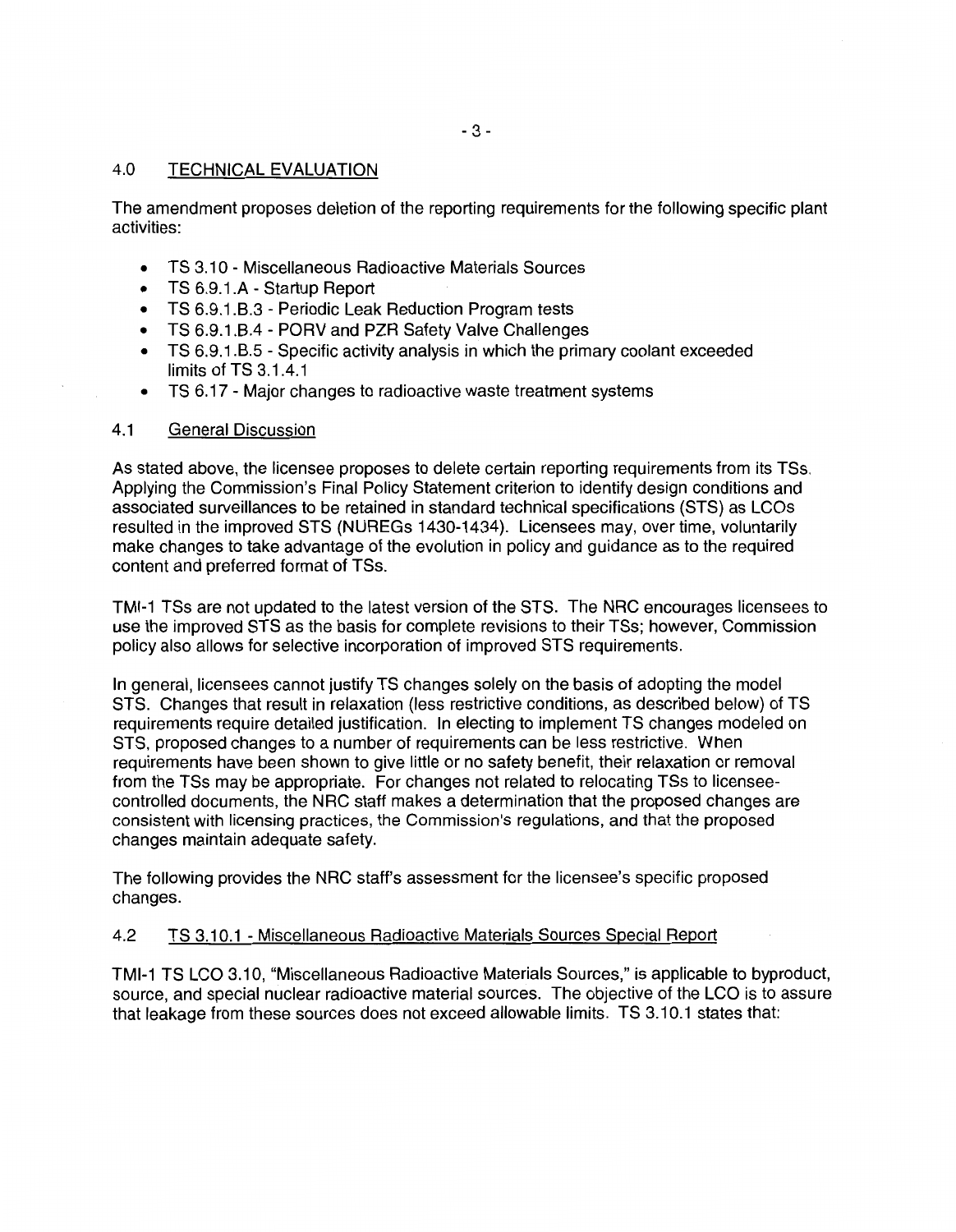The source leakage test performed pursuant to Specification 4.13 shall be capable of detecting the presence of  $0.005$  microcurie ( $\mu$ Ci) of radioactive material on the test sample. If the test reveals the presence of  $0.005 \mu$ Ci or more of removable contamination, it shall immediately be withdrawn from use, decontaminated, and repaired, or be disposed of in accordance with Commission regulations; **and a Special Report of the test results that show the presence of > .005 IJCi of removable contamination shall be prepared and submitted to the NRC Region I Administrator within 90 days after completion of the test.** Sealed sources are exempt from such leak tests when the source contains 100  $\mu$ Ci or less of beta and/or gamma emitting material or 5  $\mu$ Ci or less of alpha emitting material.

Exelon proposes deletion of the special reporting requirement as shown in bold above.

The licensee states, in part, that "[t]he limitations on removable contamination for sources requiring leak testing are based on 10 CFR 70.39(c), "[Specific] licenses for the manufacture or initial transfer of calibration or reference sources," which states:

Each person licensed under this section shall perform a dry wipe test upon each source containing more than 0.1 microcurie of plutonium prior to transferring the source to a general licensee under § 70.19. This test shall be performed by wiping the entire radioactive surface of the source with a filter paper with the application of moderate finger pressure. The radioactivity on the paper shall be measured by using radiation detection instrumentation capable of detecting 0.005 microcurie of plutonium. If any such test discloses more than 0.005 microcurie of radioactive material, the source shall be deemed to be leaking or losing plutonium and shall not be transferred to a general licensee under§ 70.19.

Based on the above paragraph, the licensee's application justifies the deletion by stating:

The focus of the requirement as specified above is to ensure that leakage from byproduct, source, and special nuclear material sources will not exceed allowable intake values. Additionally, TMI Unit 1 TS requires that if the test reveals the presence of 0.005 microcurie or more of removable contamination, it shall immediately be withdrawn from use, decontaminated, and repaired, or be disposed of in accordance with the regulation.

The regulation prohibits the transfer of such material and current TMI, Unit 1 TS controls the potential for exposure and contamination of a leaking source. Additionally, identification of a source exceeding the allowable limits would be entered into the corrective action program, which would drive the determination of the cause and identify corrective actions. The proposed amendment would delete the requirement to submit a special report in the event radioactive material sources exceed the allowable limits for transfer. There is no requirement in 10 CFR 70 to submit the results of sealed source leak testing. Since the test results are general information in nature, and are not required by statute, the means and frequency of submittal of the sealed source leakage data is not restricted by 10 CFR 70. Accordingly, this proposed change to delete the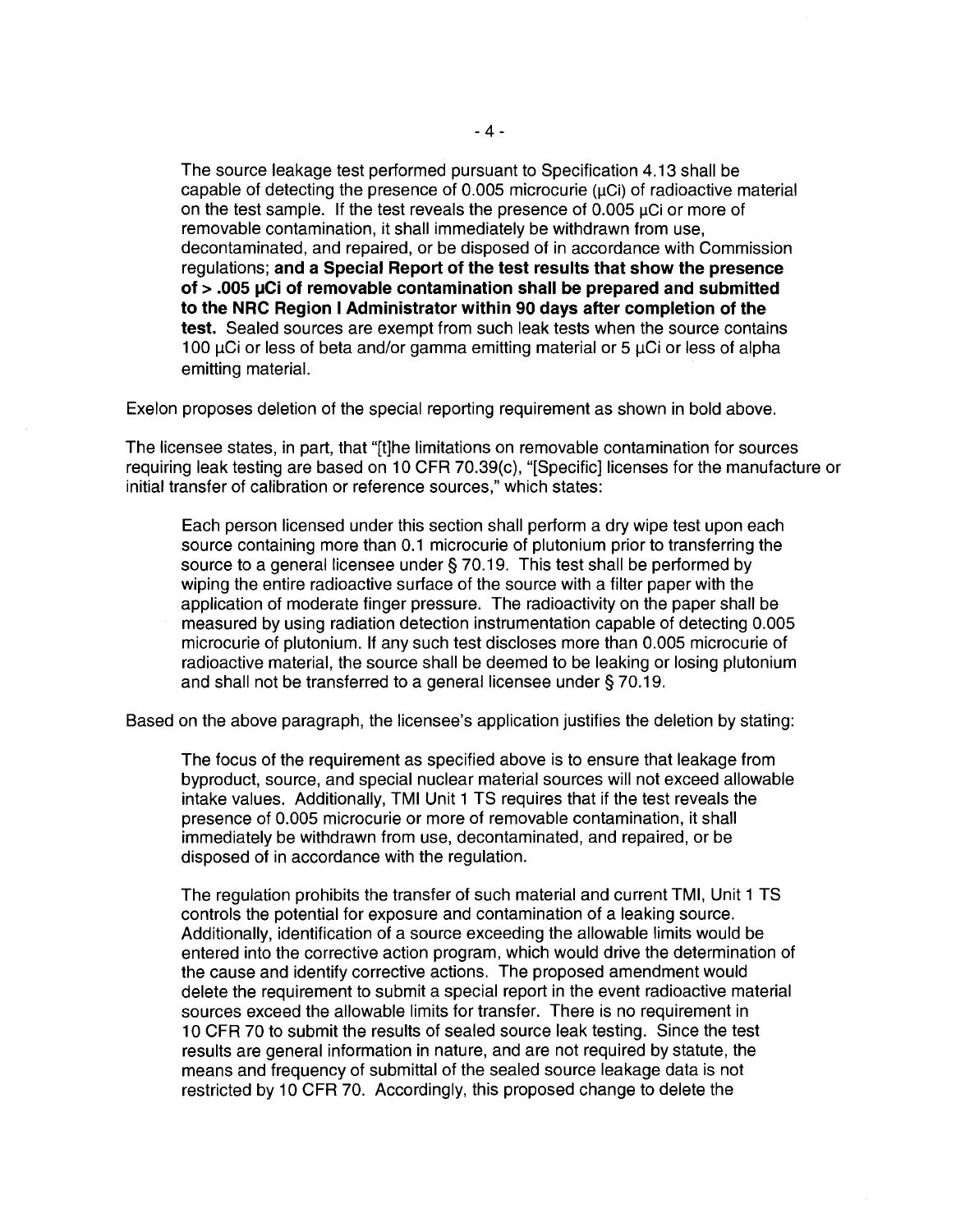reporting requirement in TS 3.10.1 does not alter or change any existing reporting obligation required by 10 CFR and maintains consistency with applicable regulatory requirements.

The regulations in 10 CFR 50.36, "Technical Specifications," require that a licensee must follow its specified TS Required Actions when an LCO is not met. The licensee is not proposing any changes to the TS 3.10 requirements other than the deletion of the special reporting requirement as shown in bold above. TS 3.10.1 requires, "if the test reveals the presence of  $0.005 \mu$ Ci or more of removable contamination, it shall immediately be withdrawn from use, decontaminated, and repaired, or be disposed of in accordance with Commission regulations." Since this wording is retained in the licensee's TSs, the proposed deletion is consistent with the STS NUREG-1430, Revision 4, and identification of a source exceeding the allowable limits would be entered into the licensee's corrective action program, which is subject to NRC audit. Therefore, the special report in TS 3.1 0.1 would not provide any new or additional information for the NRC staff. Therefore, the NRC staff finds the deletion of the subject reporting requirement is acceptable.

# 4.3 TS 6.9.1.A - Startup Report

The startup report is a summary of plant startup and power escalation testing following receipt of the operating license, increases in licensed power level, installation of nuclear fuel with a different design or manufacturer than the current fuel, and modifications that may have significantly altered the nuclear, thermal, or hydraulic performance of the unit. The content of the report is specified in TMI-1 TS 6.9.1.a. The report addresses tests identified in the Updated Final Safety Analysis Report (UFSAR), and contains a description of measured values or characteristics and a comparison of values with design predictions and specifications. The report also contains corrective actions that are required to obtain satisfactory operation and the time limits for submitting reports following completion of the startup test program.

Exelon proposes a deletion of the Startup Report from its TSs and provides the following justification:

In October of 1971, the NRC published RG 1.16 to provide an acceptable basis for meeting the reporting requirements listed in Appendix A, "Technical Specifications Related to Heath and Safety," of the facility operating license. This RG provided a description of each of the routine reports, including the plant Startup Report that the licensees are required to submit to demonstrate compliance with the TS reporting requirements. However, in August 2009, via the Federal Register, 74 FR 40244, the NRC withdrew RG 1.16 because it was no longer needed on the basis that TS reporting requirements are contained in 10 CFR 50 as well as other parts of 10 CFR Chapter 1.

Current TMI, Unit 1 TS includes a requirement to submit, on a periodic basis, a plant Startup Report. Even though TMI, Unit 1 is not formally committed to RG 1.16, the intent of this LAR is to be consistent with the regulatory requirements as prescribed in 10 CFR as indicated in the Federal Register Notice which withdrew RG 1.16. Additionally, guidance on the content and frequency of required reports are contained in Chapter 5, "Administrative Controls," of the ISTS provided in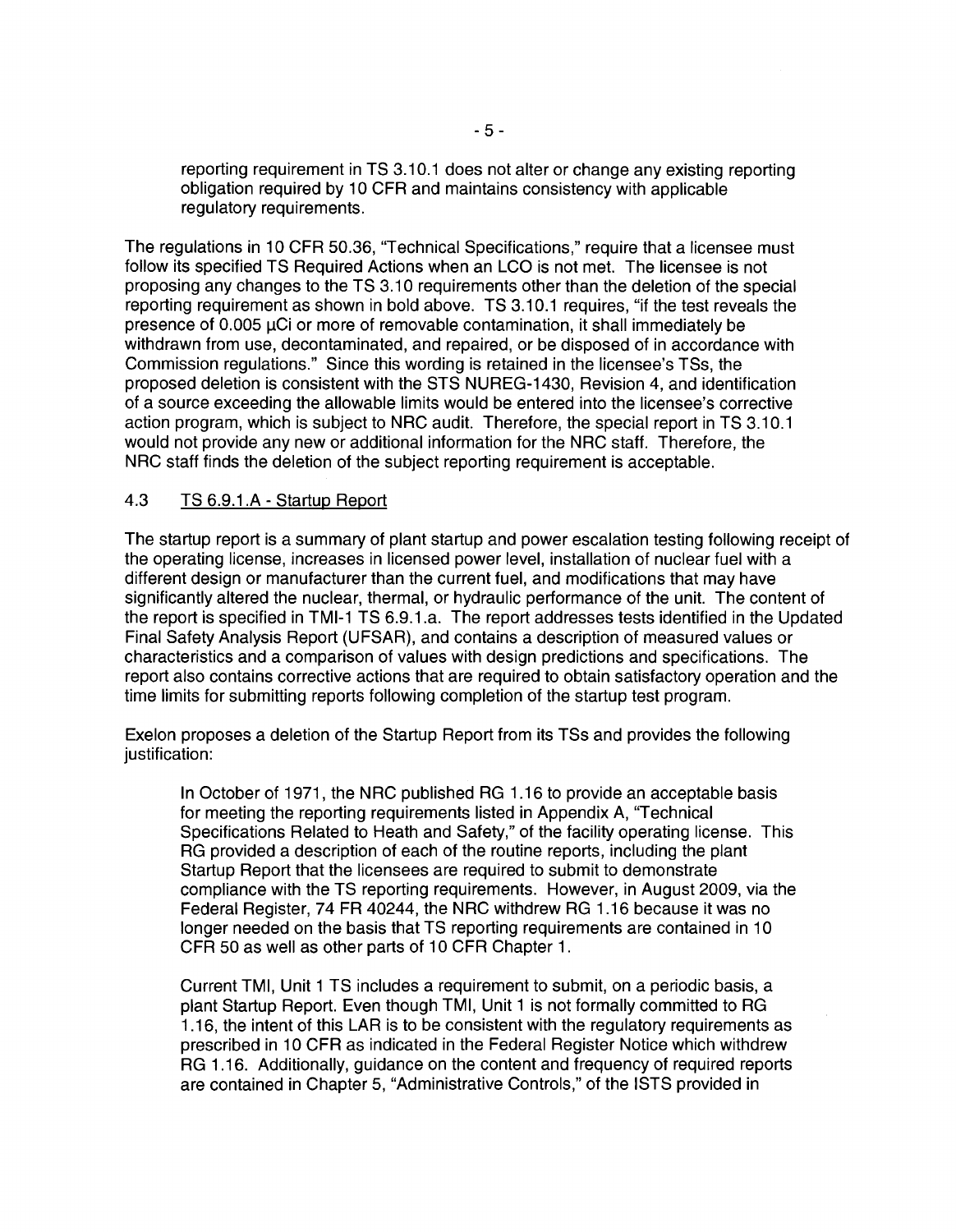NUREG - 1430, which does not include a requirement to submit a Startup Report. Further, information provided in the plant Startup Report is readily available to the NRC for inspection by the NRC Resident Inspectors. No information submitted in the Startup Report seeks NRC approval for plant operations. The proposed amendment would delete the requirement to provide, on a periodic basis, a plant Startup Report. This proposed change to delete TS 6.9.1.A does not alter or change any existing reporting obligations required by 10 CFR and maintains consistency with applicable regulatory requirements. As a result, the plant Startup Report is no longer warranted.

The startup report provides the NRC staff a mechanism to review the appropriateness of licensee activities after-the-fact, once the report is submitted (i.e., no requirement for NRC approval). The quality assurance requirements of 10 CFR Part 50, Appendix B, and the startup test program provisions contained in the UFSAR for TMI-1, provide assurance that the listed activities will be adequately performed and that appropriate corrective actions, if required, are taken. Given that the startup report was required to be provided to the Commission no sooner than 90 days following completion of the respective milestone, report completion and submittal is not necessary to ensure operation of the facility in a safe manner for the interval between completion of the startup testing and submittal of the report.

Furthermore, the NRC staff notes that the requested change to the administrative controls section of the TS is consistent with NUREG-1430, Revision 4. On the basis that the startup test report is not necessary to assure operation of the facility in a safe manner, deletion of the startup test report requirements is consistent with 10 CFR 50.36(c)(5); therefore, the NRC staff finds that the proposed TS change is acceptable.

## 4.4 TS 6.9.1.8.3- Periodic Leak Reduction Program Tests

TS 6.9.1.8 requires that Annual Reports covering the activities of the unit, as described below, during the previous calendar year shall be submitted prior to March 1 of each year.

TS 6.9.1.8.3 requires that the following information from the periodic Leak Reduction Program tests shall be reported:

- a. Results of leakage measurements,
- b. Results of visual inspections, and
- c. Maintenance undertaken as a result of Leakage Reduction Program tests or inspections.

Exelon proposes a deletion of the subject Annual Report from its TSs, and provided the following justification:

By letter dated April28, 1982, the NRC issued Amendment No. 77 for TMI, Unit 1 [see Reference 5 of February 4, 2013, application]. This amendment added the requirement to report the results of the periodic leak reduction program testing on the basis that it satisfied the guidance provided in NUREG-0737, Item III.D.1.1 [see Reference 6 of the February 4, 2013, application]. Item III D.1.1 specifies that the results of the initial leak test performed under the leak reduction program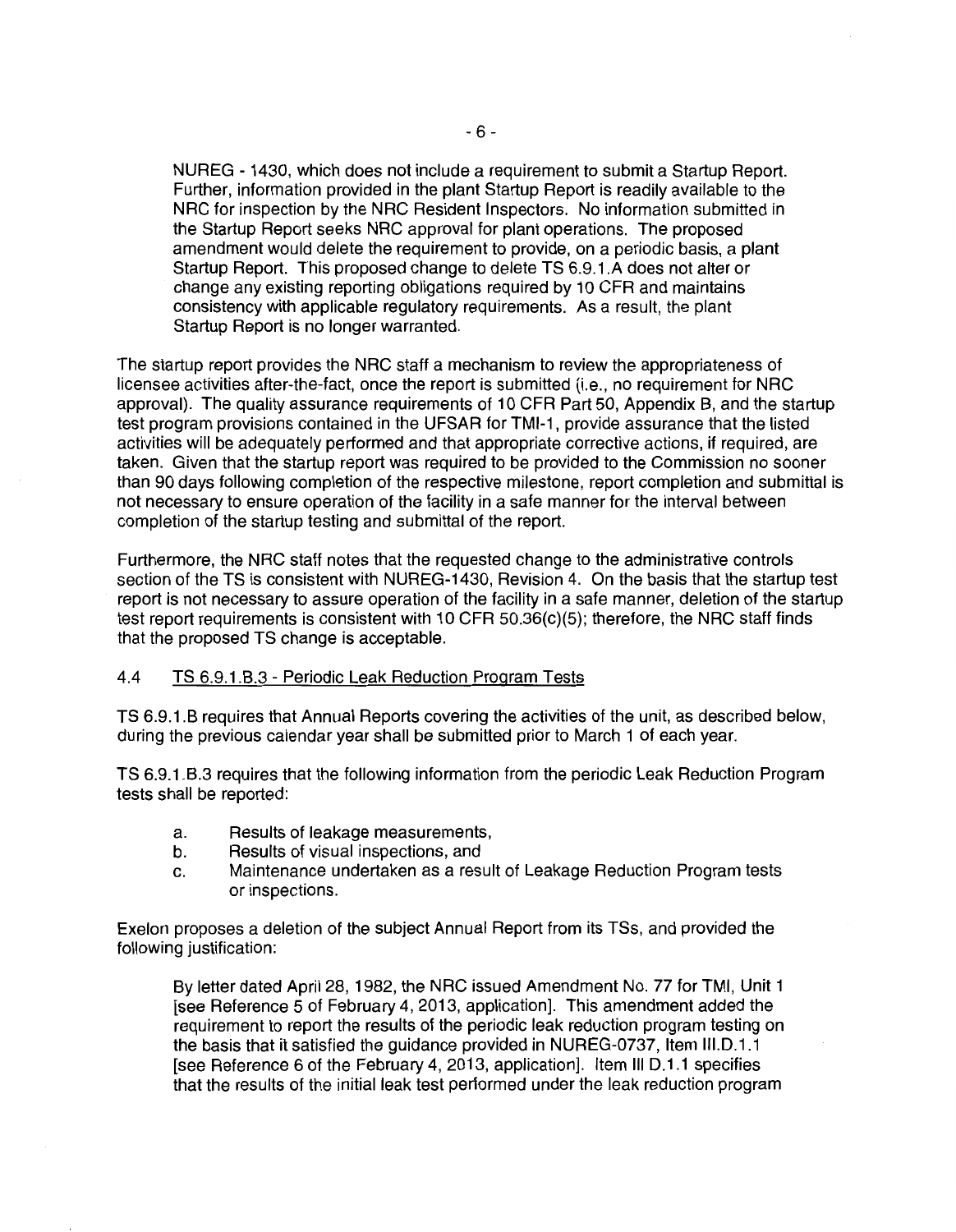for systems outside containment be submitted to the NRC. Although Item III.D.1.1 does require on-going periodic leak tests, it does not indicate that the periodic test results be submitted to the NRC.

In addition, the results of the tests performed on systems outside of primary containment are readily available to the NRC for inspection by the NRC Resident Inspectors. Significant leakage identified would be captured in the corrective action program which would drive a determination of cause and action to prevent reoccurrence; therefore, annual reporting is no longer warranted.

Regarding proposed deletion of TS 6.9.1.B.3, the NRC staff issued the following request for additional information (RAI), by letter dated September 4, 2014 (ADAMS Accession No. ML 14240A412):

The Periodic Leak Reduction Program is not currently specified in the TSs for TMI-1. Is the Periodic Leak Reduction Program described in the licensing basis? If so, please describe. If not, why not and describe where the Periodic Leak Reduction Program is maintained and controlled in TMI-1 documents? Please explain how the TMI-1 commitment for the Periodic Leak Reduction Program will continue to be met upon the proposed deletion of the subject TS reporting requirements.

Exelon's letter dated September 26, 2014, (ADAMS Accession No ML 14269A351) responded to the NRC staff's RAis as follows:

The Periodic Leak Reduction Program is not specifically described in the TMI Updated Final Safety Analysis (UFSAR). However, in regards to the Engineered Safeguards Systems leakage and radiation consideration post-accident conditions, UFSAR Section 6.4.3, Bases of Leakage Estimates, states:

While the reactor auxiliary systems involved in the recirculation complex are closed to the Auxiliary Building atmosphere, leakage is possible through component flanges, seals, instrumentation, and valves.

The leakage sources considered are:

- a. Valves
	- 1) Disc leakage when valve is on recirculation system boundary
	- 2) Stem leakage
	- 3) Bonnet flange leakage
- b. Flanges

 $\sim$ 

c. Pump shaft seals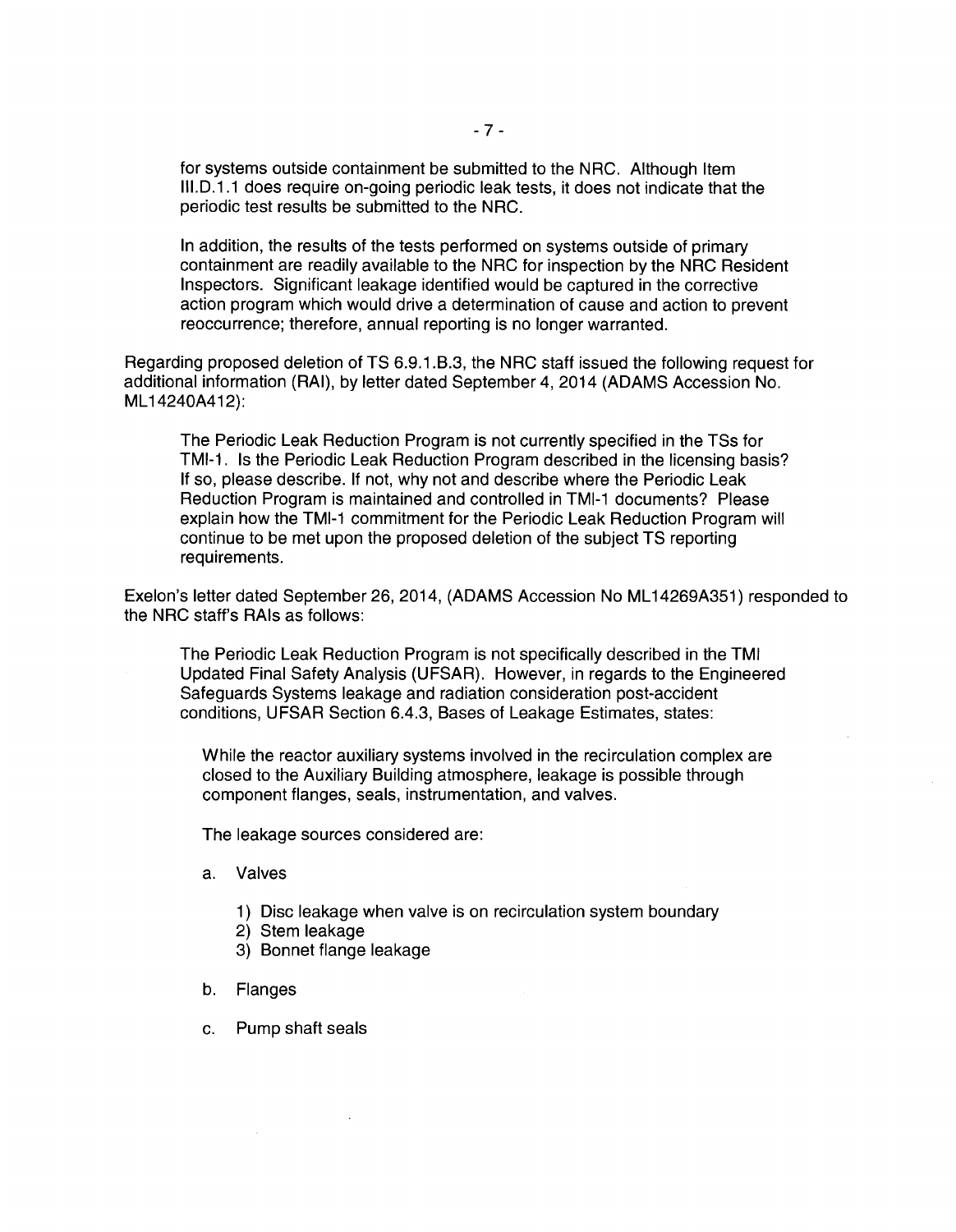While leakage rates have been assumed for these sources, maintenance and periodic testing of these systems will preclude all but a small percentage of the assumed amounts. With the exception of the boundary valve discs, all of the potential leakage paths may be examined during periodic tests or normal operation. These periodic tests are performed lAW [in accordance with] TS 4.5.4. The boundary valve disc leakage is retained in the other closed systems and, therefore, will not be released to the Auxiliary Building, or will be confirmed to be less than 3 GPM [gallons per minute] by periodic testing.

The Periodic Leakage Reduction Program is currently controlled by the annual reporting requirement in TS 6.9.1.8.3, which drives the scheduling of the specific leakage surveillance tests or examinations. The station manages the scheduling of each of these surveillances as TS requirements to ensure that they are performed at the refueling interval. Each of these leakage surveillance procedures references NUREG-0737, "Clarification of TMI Action Plan Requirements," as a purpose for the test. Each completed surveillance procedure includes documentation of any identified leakage, which is then dispositioned through the Corrective Action Program (CAP) and later documented in the annual submittal.

The proposed change does not alter the current Periodic Leak Reduction Program, only its reporting requirements. The TMI commitment for the Periodic Leak Reduction Program will continue to be met upon the proposed deletion of the subject TS reporting requirements. TMI will incorporate a description of the Periodic Leak Reduction Program into the licensing basis by revising UFSAR Section 6.4, "Engineered Safeguards Leakage and Radiation Considerations" [see Attachment 2 of the September 26, 2014, supplement].

On October 31, 1980, the NRC staff issued a letter (ADAMS Legacy Accession No. 8012160050) to all licensees of operating plants and applicants for operating licenses, regarding the Post-TMI requirements specified in NUREG-0737, per 10 CFR 50.54(f) regulations. The letter requested the licensees to furnish, within 45 days of the letter, confirmation that the implementation dates indicated in Enclosure 1 in NUREG-0737 will be met. Item III.D.1.1, "Primary Coolant outside containment," in the enclosure concerned the licensee's periodic leak reduction program. In response to the NRC staff's letter, the licensee's letter, dated January 23, 1981, (ADAMS Legacy Accession No. 8101290593) committed to a schedule for implementation of the NUREG-0737 requirements including those identified in Item III.D.1.1. The licensee's letter dated April 10, 1981 (ADAMS Legacy Accession No. 8104170565), requested the NRC staffs approval on its TS Amendment No. 77, regarding addition of subject reporting requirement in its TSs. The NRC staff's letter dated April 28, 1982, (ADAMS Accession No. ML003763983) approved the amendment with the following justification:

Section 6.9 -Reporting Requirements -This section has been revised to include reporting of information related to the periodic Leak Reduction program and challenges and failures of the pressurizer power operated relief valve and safety valves. These changes relate to NUREG-0737, Items III.D.I.I and II.K.3.3. Since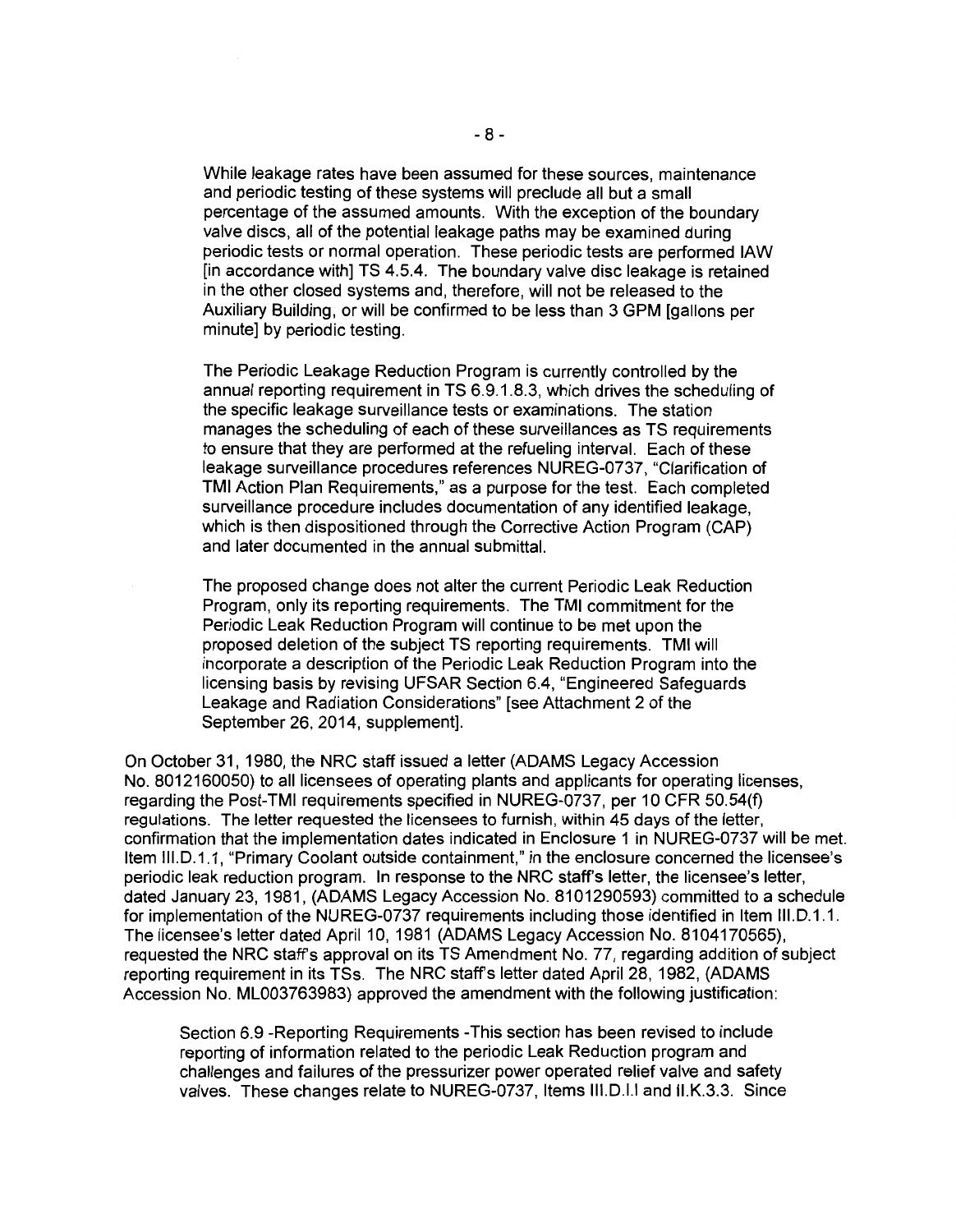these changes are consistent with the requirements of NUREG-0737, Item III.D.I.I and II.K.3.3, we find them to be acceptable.

Based on the NRC staff's review, the staff finds that the licensee's current proposed amendment only requests the deletion of the Annual Reporting requirement for the NUREG-0737-related Periodic Leak Reduction program and that the licensee's commitment to the program as was stated by the licensee in its January 23, 1981, response to the staff's 50.54(f) letter mentioned above, is not affected by the proposed change. Furthermore, according to the licensee's response to the RAI, the program will be reflected in its licensing basis by revising UFSAR Section 6.4, "Engineered Safeguards Leakage and Radiation Considerations." In addition, the licensee stated that the requirements for the program are currently addressed in its leakage surveillance procedures.

The licensee will incorporate a description of the Periodic Leak Reduction Program by revising UFSAR Section 6.4, "Engineered Safeguards Leakage and Radiation Considerations," in the next UFSAR update submitted to the NRC in accordance with 10 CFR 50.71 (e). Therefore, the NRC staff finds the deletion of TS 6.9.1.B.3 acceptable.

## 4.5 TS 6.9.1.8.4-PORV and PZR Safety Valve Challenges

TS 6.9.1.8 requires that Annual Reports covering the activities of the unit, as described below, during the previous calendar year shall be submitted prior to March 1 of each year.

TS 6.9.1.8.4 requires that the following information regarding the pressurizer (PZR) power operated relief valve (PORV) and PZR safety valve challenges shall be reported:

- a. Date and time of incident,
- b. Description of occurrence, and
- c. Corrective measures taken if incident resulted from an equipment failure.

Exelon proposes a deletion of the subject annual reporting requirement from its TSs, and provides the following justification:

The annual reporting of pressurizer safety and relief valve failures and challenges is based on the guidance provided in NUREG-0694, "TMI-Related Requirements for New Operating Licenses" [Reference 7 of the February 4, 2013, application]. In June 1980, the NRC published NUREG-0694, which states: "Assure that any failure of a PORV or safety valve to close will be reported to the NRC promptly. All challenges to the PORV or safety valves should be documented in the annual report." Current TMI, Unit 1 TS includes a requirement to provide, on an annual basis, any challenges to the PORV or PZR safety valves. However, GL 97-02 provided the results of the NRC's assessment of their information gathering needs, which determined that some reports could be reduced in scope or eliminated. The GL identifies what needs to be reported to support the NRC Performance Indicator (PI) Program, and availability and capacity statistics. GL 97-02 does not specifically identify the need to report challenges to PORV or PZR safety valves.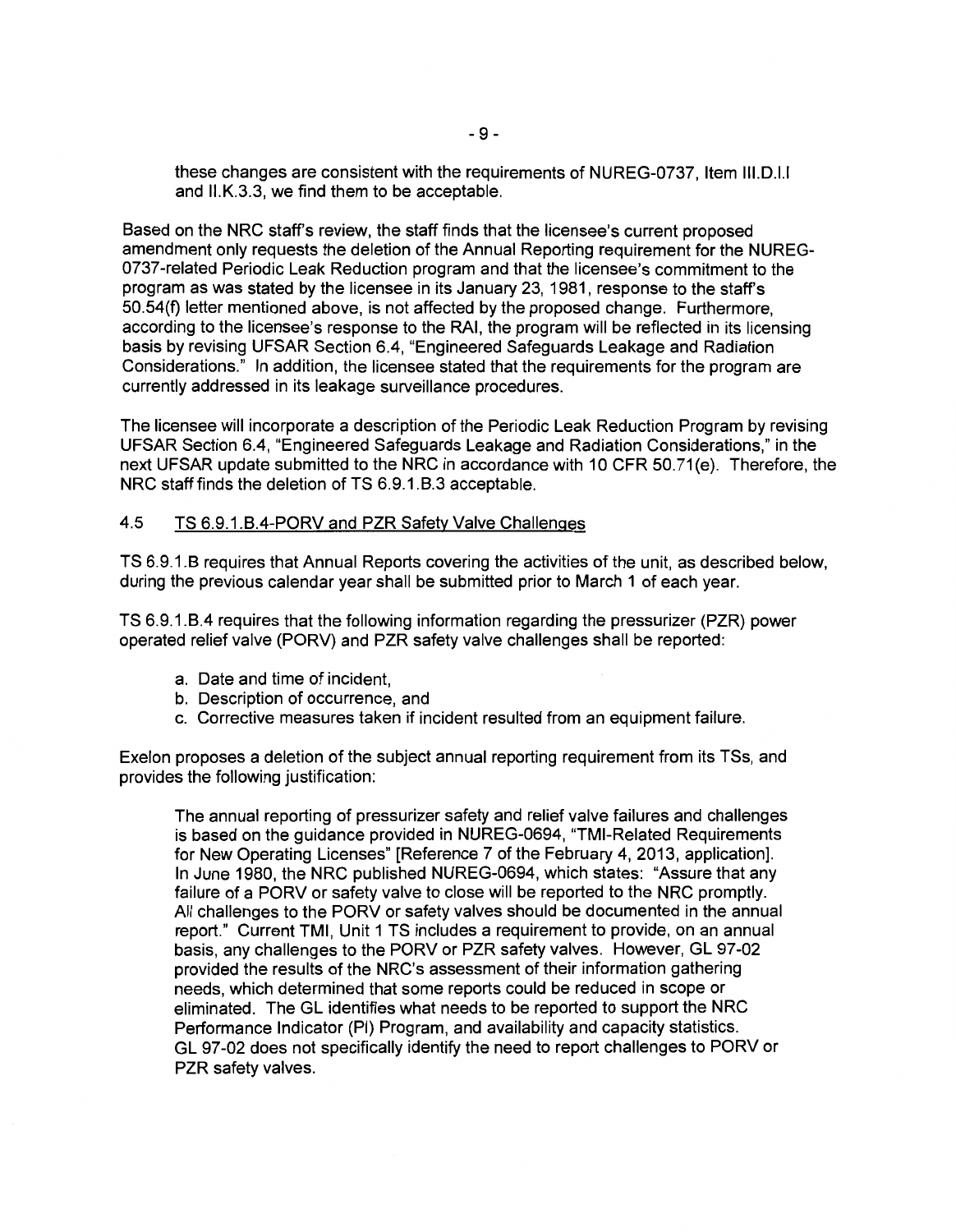Further, any challenges to the PORV or PZR safety valves would be captured in the corrective action program, which would drive a determination of the cause and actions to prevent recurrence of the challenge. Therefore, the proposed amendment would delete the requirement to provide, on an annual basis, documentation of all challenges to the PORV or PZR safety valves. This proposed change to delete TS 6.9.1.B.4 does not alter or change any existing reporting obligations required by 10 CFR and maintains consistency with applicable regulatory requirements. As a result, annual reporting of PORV and PZR safety valve challenges is no longer warranted.

Though the current TS for TMI-1 requires Annual Reporting data for pressurizer relief valves and pressurizer safety valves, STS NUREG-1430, Revision 1 (dated April?, 1995), Section 5.6.4 required Monthly Operating Reports (MOR) for such valves. The impetus for the MOR came from the 1973-1974 oil embargo. RG 1.16, Revision 4, "Reporting of Operating Information-Appendix A Technical Specifications," published for comment in August 1975, identifies operating statistics and shutdown experience information that was desired in the operating report at that time. In the mid-1990s, the NRC staff assessed the information that is submitted in the MOR and determined that, while some of the information was no longer used by the NRC staff, the MOR was the only source of some data used in the NRC PI Program of that time period (see NRC Generic Letter (GL) 97-02, "Revised Contents of the Monthly Operating Report"). Beginning in the late 1990s, the NRC developed and implemented a major revision to its assessment, inspection, and enforcement processes through its Reactor Oversight Process (ROP). The ROP uses both plant-level Pis and inspections performed by NRC personnel.

The reporting of challenges to PZR PORVs or PZR safety valves was included in the TSs based on the guidance in NUREG-0694, "TMI-Related Requirements for New Operating Licensees." The industry proposed and the NRC accepted the elimination of the reporting requirements in the TSs for challenges to pressurizer PORVs or pressurizer safety valves in Revision 4 to TS Task Force No. 258 (TSTF-258), "Changes to Section 5.0, Administrative Controls" (ADAMS Accession No. ML040620102). The NRC staff's acceptance of TSTF-258 and subsequent approval of plant-specific adoptions of TSTF-258 is based on the fact that the information on the challenges to relief and safety valves is not used in the evaluation of the MOR data, and that the information needed by the NRC is adequately addressed by the reporting requirements in 10 CFR 50.73, "Licensee event report system." Furthermore, the licensee states that any challenges to the PORV or PZR safety valves would be captured in the corrective action program, which would drive a determination of the cause and actions to prevent recurrence of the challenge. Additionally, the proposed change is consistent with the STS provided in Revision 4 of NUREG-1430.

Based on this information, the NRC staff finds it acceptable to delete the requirement to provide documentation of all challenges to the PZR PORVs or PZR safety valves.

# 4.6 TS 6.9.1.B.5-Specific Activity Analysis in which the Primary Coolant Exceeded Limits of TS 3.1.4.1

TS 6.9.1.B requires that Annual Reports covering the activities of the unit as described below during the previous calendar year shall be submitted prior to March 1 of each year.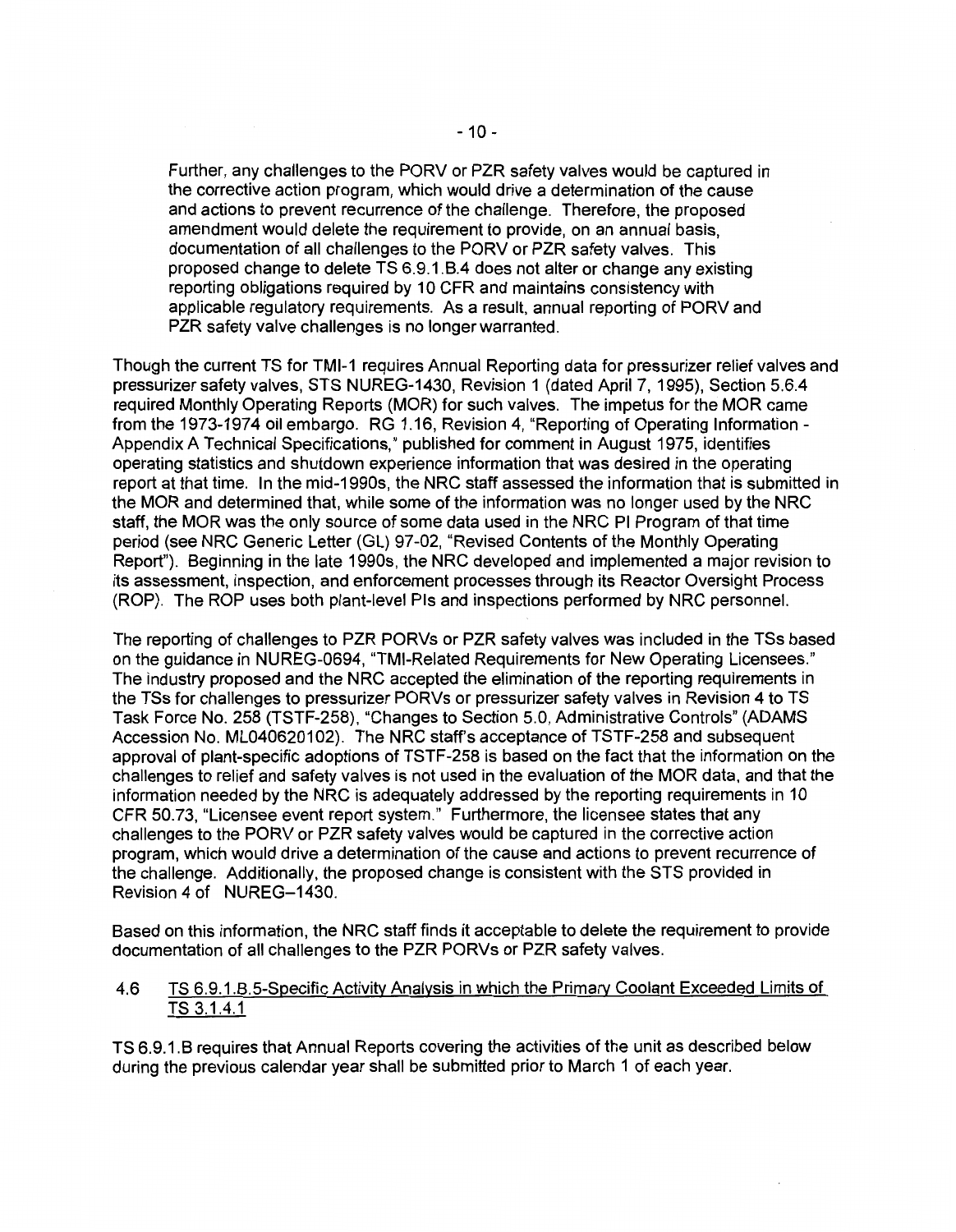TS 6.9.1.8.5 requires that the following information regarding the results of specific activity analysis in which the primary coolant exceeded limits of TSs 3.1.4.1 shall be reported:

- a) Reactor power history starting 48 hours prior to the first sample in which the limit was exceeded;
- b) Results of the last isotopic analysis for radioiodine performed prior to exceeding the limit, results of analysis while limit was exceeded and results of one analysis after the radioiodine activity was reduced to less than limit. Each result should include date and time of sampling and the radioiodine activity was reduced to less than limit. Each result should include date and time of sampling and the radioiodine concentrations;
- c) Cleanup system flow history starting 48 hours prior to the first sample in which the limit was exceeded;
- d) Graph of the 1-131 concentration and one other radioiodine isotope concentration in microcuries per gram as a function of time for the duration of the specific activity above the steady-state level; and
- e) The time duration when the specific activity of the primary coolant exceeded the radioiodine limit.

Exelon's proposed deletion of TS 6.9.1.8.5 and provided the following justification:

TMI, Unit 1, TS 6.9.1.8.5 requires annual reporting of the results of specific activity analysis in which the primary coolant exceeds the limits of TS 3.1.4.1. However, specific activity analysis pertaining to primary coolant limits is reported to the NRC by means of the PI Program, under the Reactor Oversight Program (ROP). As part of the ROP PI Program, TMI, Unit 1 currently provides monthly reactor coolant specific activity data on a quarterly basis to the NRC in accordance with Regulatory Issue Summary (RIS) 2000-08, Revision 1, "Voluntary Submission of Performance Indicator Data" [Reference 8 of the February 4, 2013, application] following the guidelines provided in NEI 99-02, "Regulatory Assessment Performance Indicator Guideline" [Reference 9 of the February 4, 2013, application].

The reactor coolant specific activity concentration is provided more frequently than required by the TS, regardless of whether or not the TS limit is exceeded. Additionally, if the limit is exceeded, this would be evaluated within the corrective action program, which would drive a determination of the cause and identify appropriate corrective actions to prevent recurrence. Therefore, annual reporting of specific activity analysis in accordance with TS 6.9.1.8.5 is no longer warranted.

Regarding the proposed deletion, the NRC staff issued the following RAI, by letter dated February 27, 2014, (ADAMS Accession No. ML14052A259):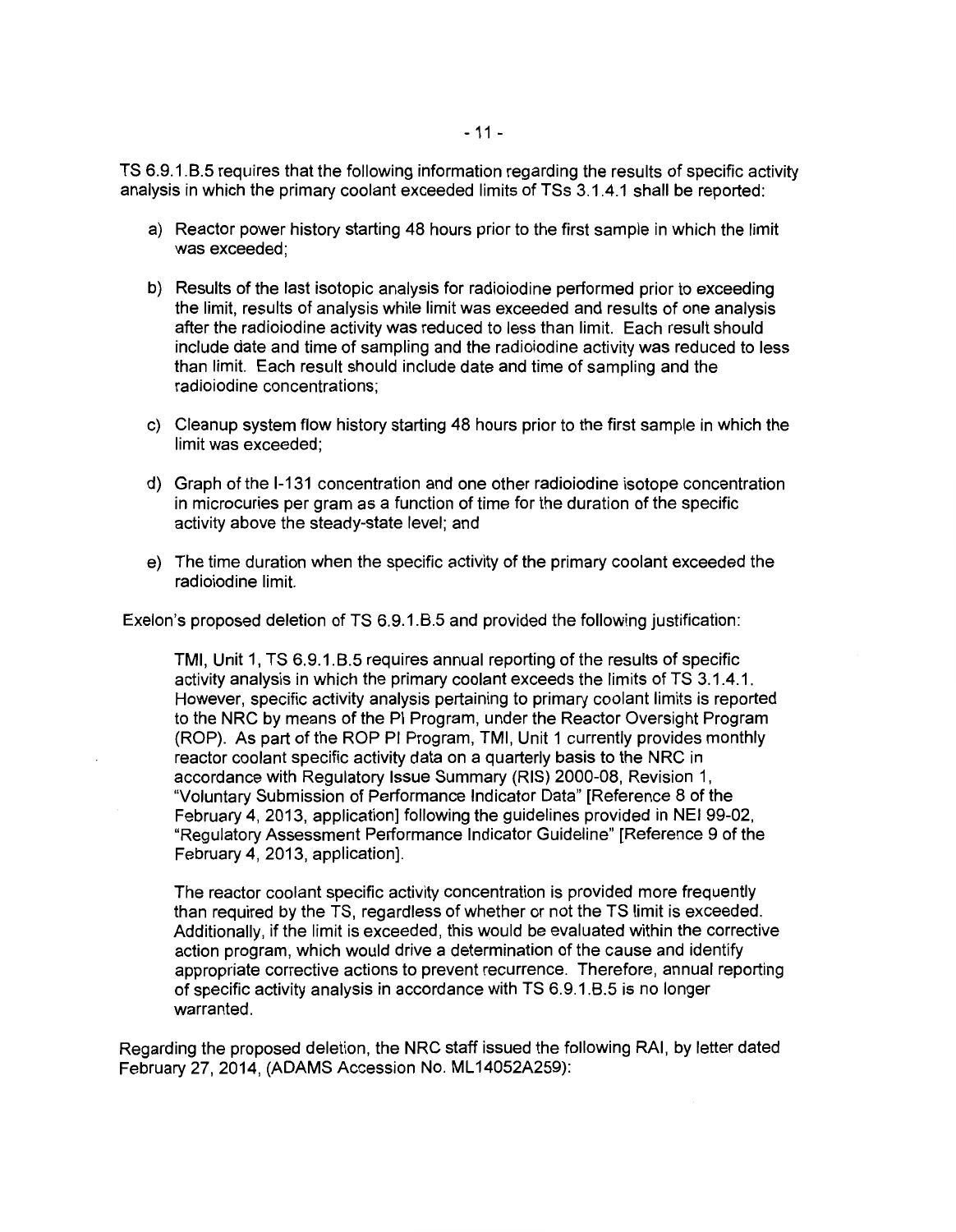The NRC staff concurs that the reactor coolant specific activity data is reported to the NRC via the PI program under the ROP. While the PI program reports reactor coolant specific activity, it does not report all of the information contained in TS 6.9.1.8.5, under the circumstances where activity exceeds the limits of TS 3.1.4.1. Therefore, please provide justification for all of the proposed deletions under this TS section.

Exelon's letter, dated March 24, 2014, (ADAMS Accession No. ML 14084A270) responded to the NRC staff's RAis as follows:

Nuclear power plants such as Virgil C. Summer, added this reporting requirement in response to Generic Letter 85-19, "Reporting Requirements on Primary Coolant Iodine Spikes." However, as stated in the Commission's Safety Evaluation for Virgil C. Summer Nuclear Station, Unit No. 1, Issuance of Amendment Regarding Elimination of Monthly Operating Reports and Certain Annual Reports (TAC No. MC9155) dated May 19, 2006, which approved the deletion of the reporting requirement pertaining to specific activity; it is no longer common within Technical Specifications (TSs) for nuclear power plants and is not within Standard Technical Specifications (STS) outlined in NUREG-1430. Additionally, the NRC would expect to obtain information about such events or conditions through reports submitted in accordance with 10 CFR 50.72, "Immediate notification requirements for operating nuclear reactors," and 10 CFR 50.73, "Licensee event report system." For example, similar to V.C. Summer's TS, it is noted that exceeding TMI TS 3.1.4.1 limits requires a plant shutdown if the activity is not restored to within limits within the specified time period, and such a plant shutdown is required to be reported by 10 CFR 50.72. The NRC also obtains information about plant events and adverse conditions through its inspection program.

The specific activity analysis reported annually does not report any information different from the Performance Indicator (PI) Program unless the activity exceeds the TS 3.1.4.1 limit. The removal of the report is intended to eliminate unnecessary use of NRC and plant resources to review redundant data. At TMI, the TS limit has not been exceeded for more than 18 years {> 9 full cycles) of operation. The limit is not expected to be exceeded unless a significant plant (fuel) issue occurs, which would result in the application of significant plant resources and determine the need for communication with the NRC. For example, in the event that a fuel defect occurs, which would affect the specific activity limits as required by Exelon's Failed Fuel Action Plan procedure (NF-AA-430), the defect would be captured in the Corrective Action Program (CAP), which requires a Root Cause Analysis (RCA) to be performed and an immediate evaluation for reportability to the NRC under the 10 CFR 50.72(b)(3)(ii) reporting criteria. Through the above procedure, all of the additional specific activity analysis is required to be examined in order to evaluate the event. Thus, the information stated in items 6.9.1.8.5.a through e is included as part of the RCA, and would be available for NRC review through its inspection program. Note also that the PI Program would continue to provide all of the other typical radioisotope data.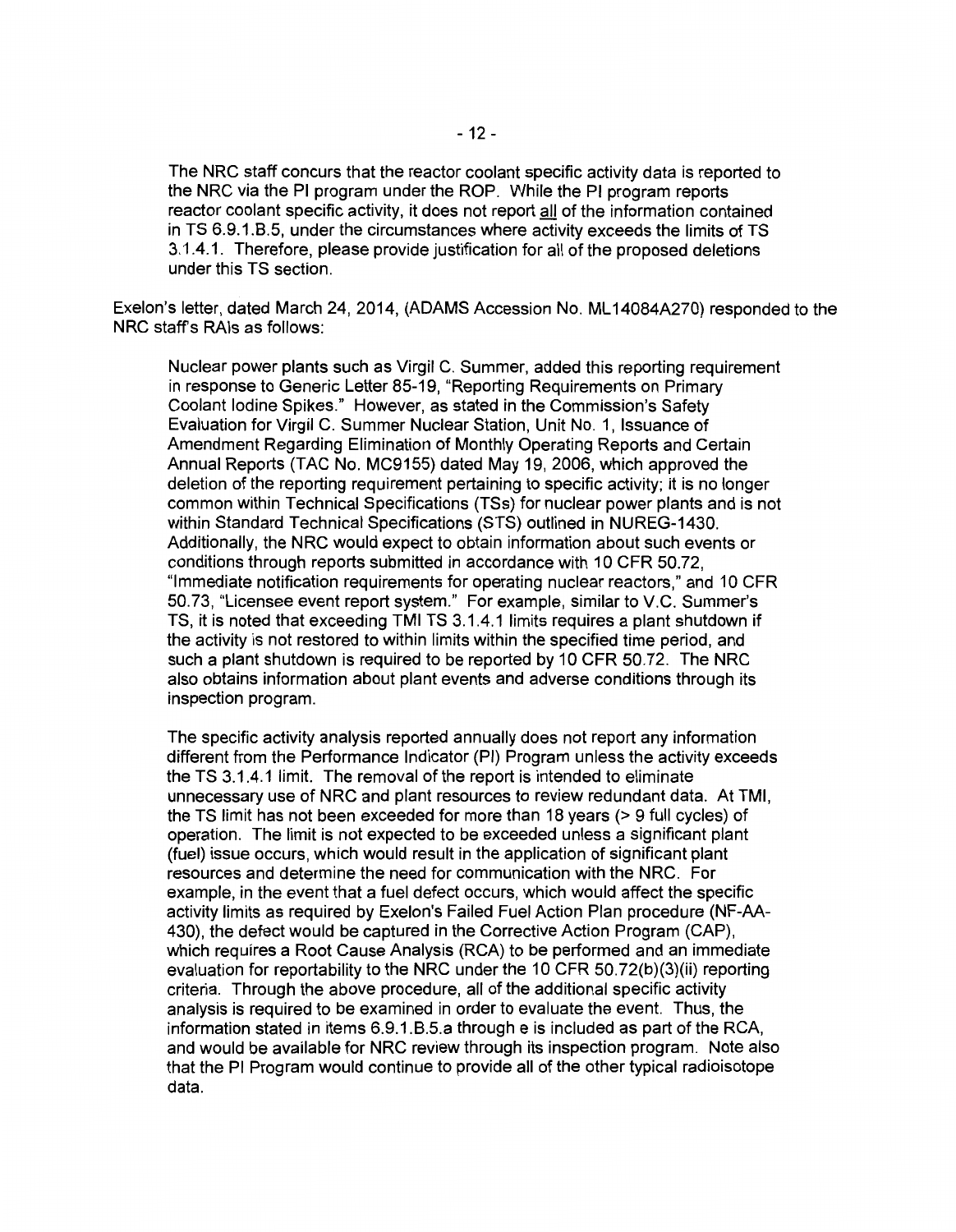The NRC would expect to obtain information about such events or conditions through reports submitted in accordance with 10 CFR 50.72, "Immediate notification requirements for operating nuclear reactors," and 10 CFR 50. 73, "Licensee event report system." The NRC also obtains information about plant events and adverse conditions from its inspection program.

Additionally, the NRC staff agrees that the TMI TS 3.1.4.1 limits requires a plant shutdown if the activity is not restored to limits within the specified time period, and such a plant shutdown would be required to be reported by 10 CFR 50.72. There is no need to repeat the same requirement in the licensee's TS; therefore, the NRC staff finds it acceptable to delete the TMI-1 TS 6.9.1.8.5 reporting requirement.

## 4.7 TS 6.17-Major Changes to Radioactive Waste Treatment Systems

TS 6.17 requires the licensee to report to the Commission in the Annual Report the licensee's initiated safety related changes to the radioactive waste system {liquid, gaseous and solid). The licensee proposed to delete the requirement based on its justification as follows:

The radioactive waste treatment systems (gaseous, liquid and solid) are described in chapter 11 of the TMI, Unit 1 Updated Final Safety Analysis Report (USFAR). Major changes to the radioactive waste treatment systems would require an evaluation in accordance with 10 CFR 50.59, "Changes, tests, and experiments". If the changes are significant enough to be evaluated against the eight criteria specified in 50.59(c)(2), but do not require prior NRC approval, then a summary of the changes must be provided to the NRC in accordance with 50.59(d)(2), which states that "the licensee shall submit.a report containing a brief description of any changes, tests, and experiments, including a summary of the evaluation of each. A report must be submitted at intervals not to exceed 24 months." Major changes to radioactive waste treatment systems will be reported to the NRC via compliance with 10 CFR 50.59, and therefore, annual reporting is no longer warranted. Accordingly, this proposed change to delete TS 6.17 does not alter or change any existing reporting obligations required by 10 CFR and maintains consistency with applicable regulatory requirements.

Regarding the proposed deletion, the NRC staff issued the following RAI, by letter dated February 27, 2014, (ADAMS Accession No. ML14052A259):

The NRC staff's letter stated, in part, that:

Are significant changes to the radioactive waste treatment systems reported in the TMI annual effluent report? If not, please supplement the LAR with a statement that the TMI Updated Final Safety Analysis Report will be revised to include these changes in the annual effluent report.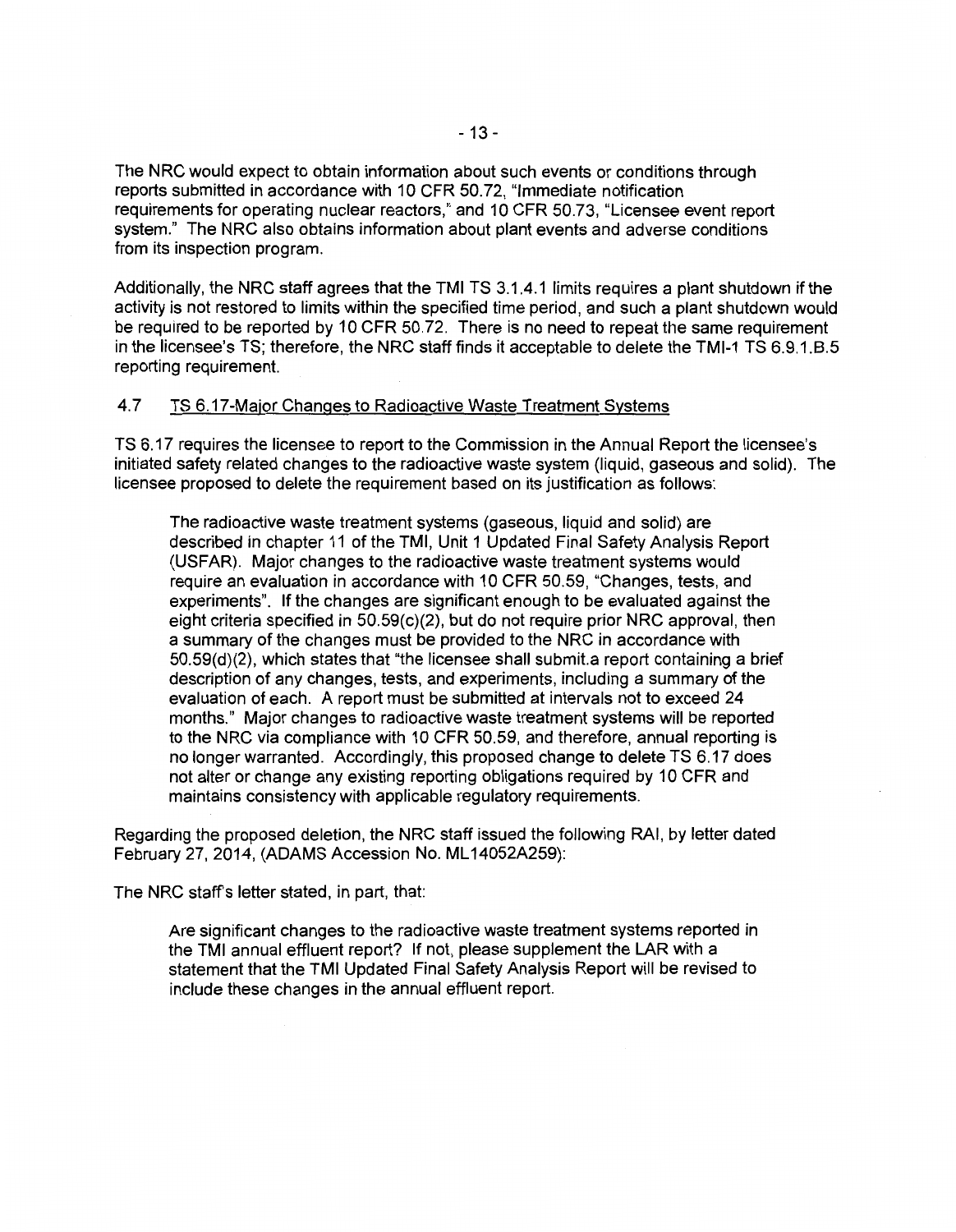Exelon's letter, dated March 24, 2014, (ADAMS Accession No ML 14084A270) responded to the NRC staff's RAI as follows:

TMI does not currently report significant changes to the radioactive waste treatment systems in the TMI annual effluent report. The TMI Updated Final Safety Analysis Report will be revised to include these changes in the annual effluent report.

The licensee shall include the revised information in the next UFSAR update submitted to the NRC in accordance with 10 CFR 50.71 (e); therefore, the NRC staff finds it acceptable to delete TMI-1 TS 6.17.

# 5.0 STATE CONSULTATION

In accordance with the Commission's regulations, the Pennsylvania State official was notified of the proposed issuance of the amendment. The State official had no comments.

# 6.0 ENVIRONMENTAL CONSIDERATION

The amendment changes requirements with respect to changes to record keeping, reporting, or administrative procedures or requirements. The NRC staff has determined that the amendment involves no significant increase in the amounts, and no significant change in the types, of any effluents that may be released offsite, and that there is no significant increase in individual or cumulative occupational radiation exposure. The Commission has previously issued a proposed finding that the amendment involves no significant hazards consideration, and there has been no public comment on such finding published in the Federal Register, on March 19, 2013 (78 FR 16682). Accordingly, the amendment meets the eligibility criteria for categorical exclusion set forth in 10 CFR 51.22(c)(10). Pursuant to 10 CFR 51.22(b), no environmental impact statement or environmental assessment need be prepared in connection with the issuance of the amendment.

## 7.0 CONCLUSION

The Commission has concluded, based on the considerations discussed above that (1) there is reasonable assurance that the health and safety of the public will not be endangered by operation in the proposed manner, (2) there is reasonable assurance that such activities will be conducted in compliance with the Commission's regulations, and (3) the issuance of the amendment will not be inimical to the common defense and security or to the health and safety of the public.

Principal Contributors: R. Grover

Date: December 30, 2014.